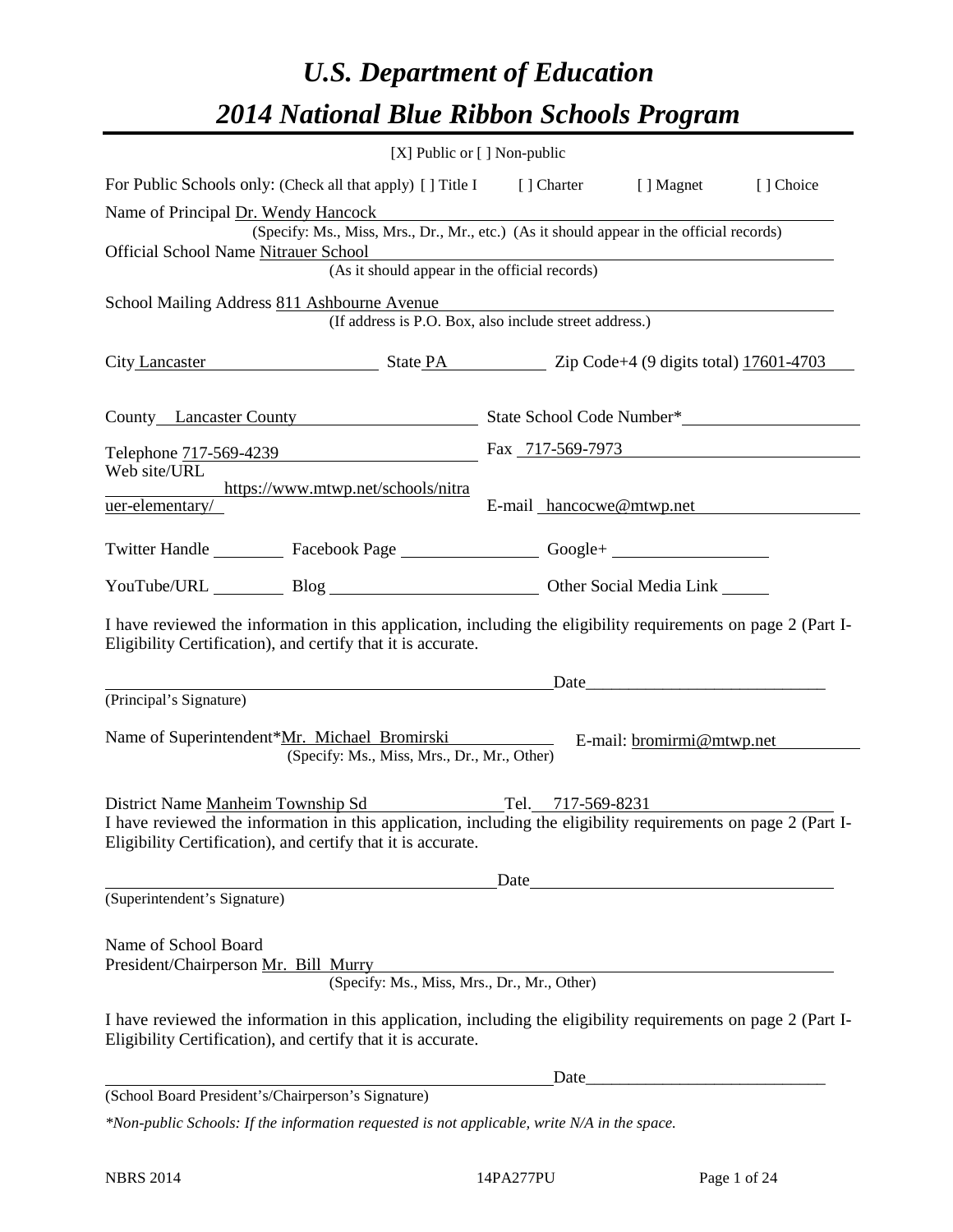#### **Include this page in the school's application as page 2.**

The signatures on the first page of this application (cover page) certify that each of the statements below concerning the school's eligibility and compliance with U.S. Department of Education, Office for Civil Rights (OCR) requirements is true and correct.

- 1. The school configuration includes one or more of grades K-12. (Schools on the same campus with one principal, even a K-12 school, must apply as an entire school.)
- 2. The school has made its Annual Measurable Objectives (AMOs) or Adequate Yearly Progress (AYP) each year for the past two years and has not been identified by the state as "persistently dangerous" within the last two years.
- 3. To meet final eligibility, a public school must meet the state's AMOs or AYP requirements in the 2013-2014 school year and be certified by the state representative. Any status appeals must be resolved at least two weeks before the awards ceremony for the school to receive the award.
- 4. If the school includes grades 7 or higher, the school must have foreign language as a part of its curriculum.
- 5. The school has been in existence for five full years, that is, from at least September 2008 and each tested grade must have been part of the school for the past three years.
- 6. The nominated school has not received the National Blue Ribbon Schools award in the past five years: 2009, 2010, 2011, 2012, or 2013.
- 7. The nominated school has no history of testing irregularities, nor have charges of irregularities been brought against the school at the time of nomination. The U.S. Department of Education reserves the right to disqualify a school's application and/or rescind a school's award if irregularities are later discovered and proven by the state.
- 8. The nominated school or district is not refusing Office of Civil Rights (OCR) access to information necessary to investigate a civil rights complaint or to conduct a district-wide compliance review.
- 9. The OCR has not issued a violation letter of findings to the school district concluding that the nominated school or the district as a whole has violated one or more of the civil rights statutes. A violation letter of findings will not be considered outstanding if OCR has accepted a corrective action plan from the district to remedy the violation.
- 10. The U.S. Department of Justice does not have a pending suit alleging that the nominated school or the school district as a whole has violated one or more of the civil rights statutes or the Constitution's equal protection clause.
- 11. There are no findings of violations of the Individuals with Disabilities Education Act in a U.S. Department of Education monitoring report that apply to the school or school district in question; or if there are such findings, the state or district has corrected, or agreed to correct, the findings.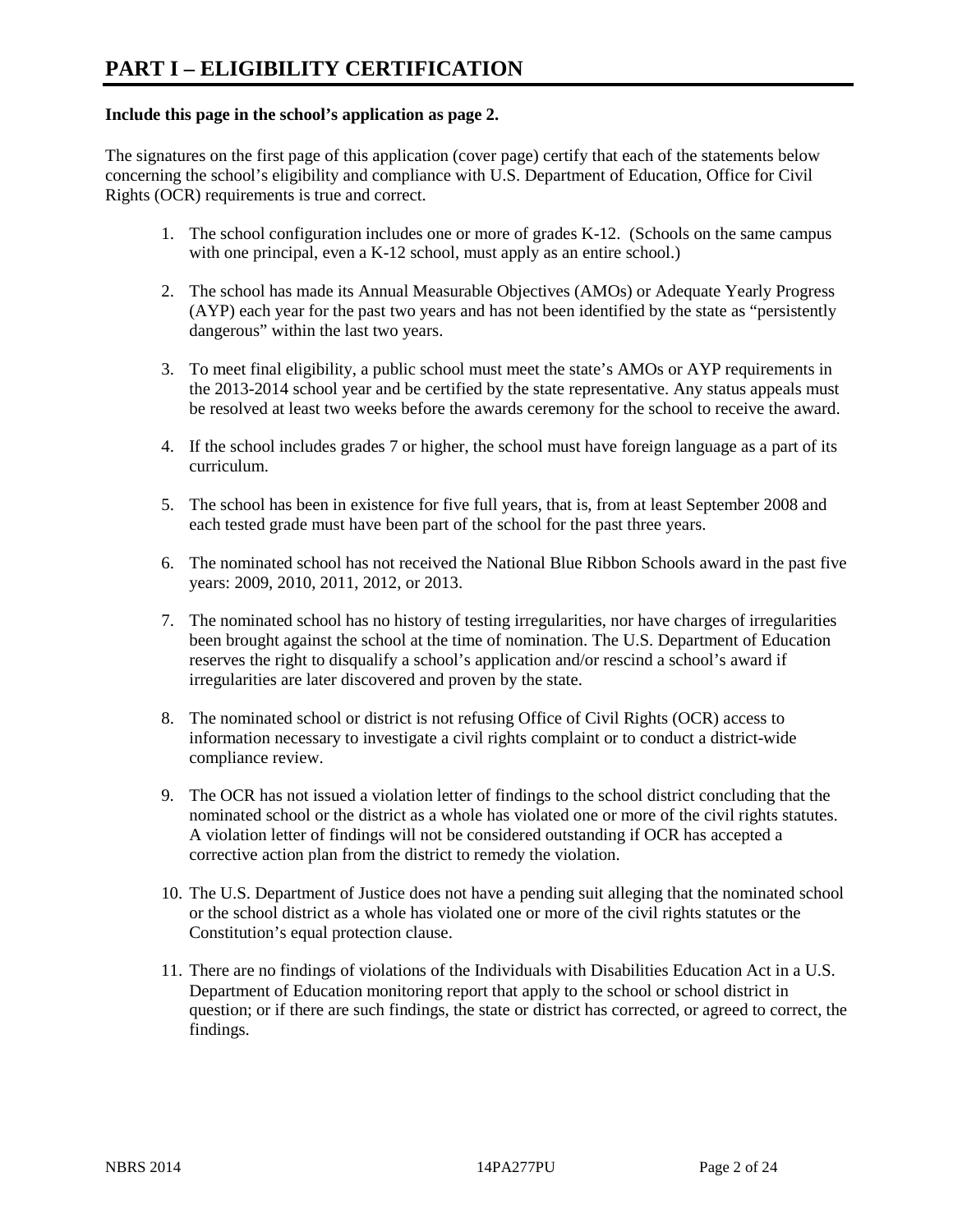# **PART II - DEMOGRAPHIC DATA**

#### **All data are the most recent year available.**

**DISTRICT** (Question 1 is not applicable to non-public schools)

| 1. | Number of schools in the district<br>(per district designation): | 7 Elementary schools (includes K-8)<br>1 Middle/Junior high schools<br>1 High schools<br>$0 K-12$ schools |
|----|------------------------------------------------------------------|-----------------------------------------------------------------------------------------------------------|
|    |                                                                  |                                                                                                           |

9 TOTAL

**SCHOOL** (To be completed by all schools)

- 2. Category that best describes the area where the school is located:
	- [] Urban or large central city
	- [ ] Suburban with characteristics typical of an urban area
	- [X] Suburban
	- [ ] Small city or town in a rural area
	- [ ] Rural
- 3. 1 Number of years the principal has been in her/his position at this school.
- 4. Number of students as of October 1 enrolled at each grade level or its equivalent in applying school:

| Grade                           | # of         | # of Females | <b>Grade Total</b> |
|---------------------------------|--------------|--------------|--------------------|
|                                 | <b>Males</b> |              |                    |
| <b>PreK</b>                     | 0            | 0            | 0                  |
| K                               | 33           | 34           | 67                 |
| $\mathbf{1}$                    | 52           | 67           | 119                |
| $\mathbf{2}$                    | 40           | 93           | 133                |
| 3                               | 49           | 48           | 97                 |
| 4                               | 47           | 49           | 96                 |
| 5                               | $\theta$     | $\Omega$     | $\theta$           |
| 6                               | 0            | 0            | 0                  |
| 7                               | 0            | 0            | 0                  |
| 8                               | 0            | 0            | 0                  |
| 9                               | 0            | 0            | 0                  |
| 10                              | 0            | 0            | 0                  |
| 11                              | 0            | 0            | 0                  |
| 12                              | 0            | 0            | 0                  |
| <b>Total</b><br><b>Students</b> | 221          | 291          | 512                |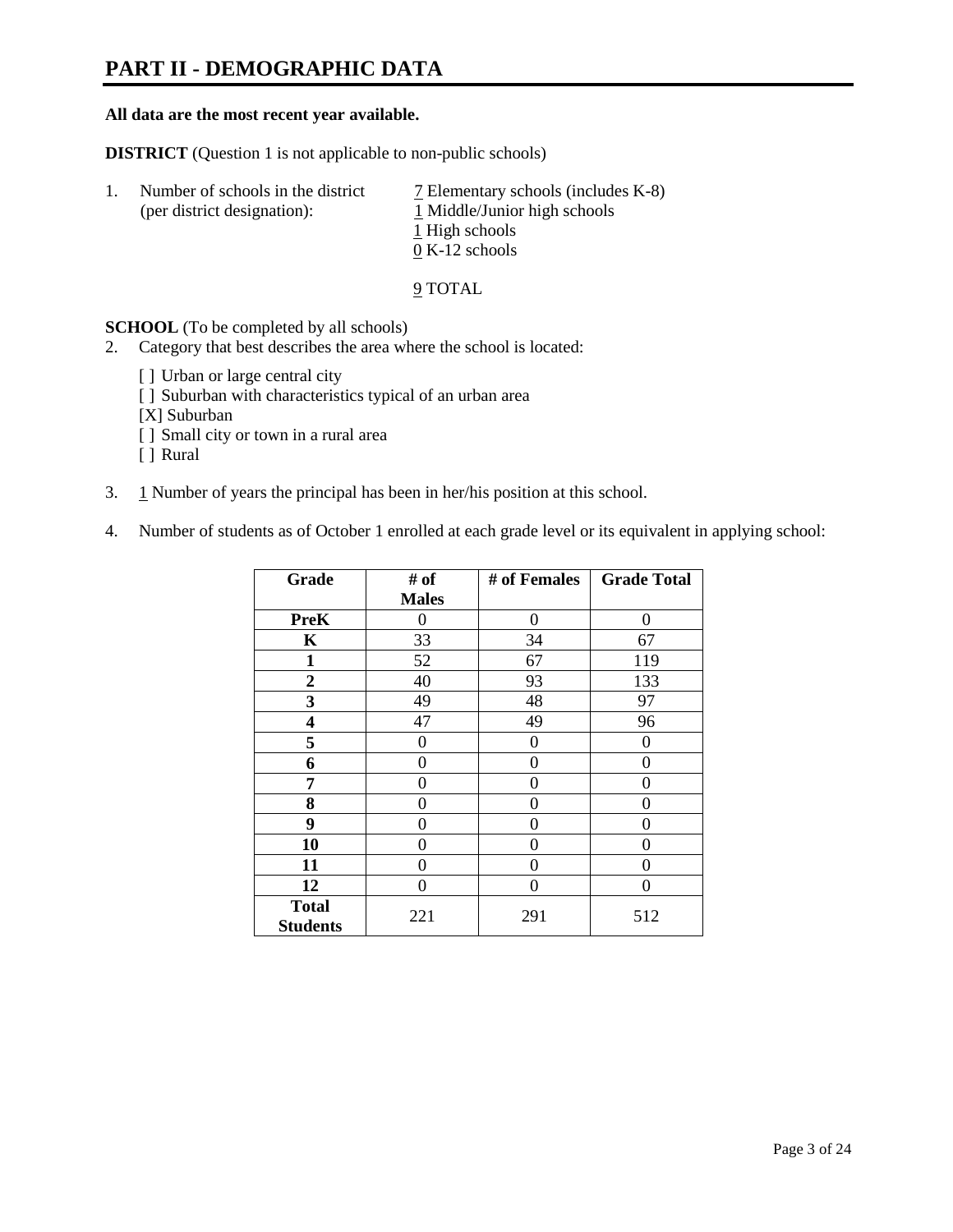the school: 10 % Asian

5. Racial/ethnic composition of  $\qquad \qquad \underline{0}$  % American Indian or Alaska Native 1 % Black or African American 10 % Hispanic or Latino 0 % Native Hawaiian or Other Pacific Islander 72 % White 7 % Two or more races **100 % Total**

(Only these seven standard categories should be used to report the racial/ethnic composition of your school. The Final Guidance on Maintaining, Collecting, and Reporting Racial and Ethnic Data to the U.S. Department of Education published in the October 19, 2007 *Federal Register* provides definitions for each of the seven categories.)

6. Student turnover, or mobility rate, during the 2012 - 2013 year: 7%

This rate should be calculated using the grid below. The answer to (6) is the mobility rate.

| <b>Steps For Determining Mobility Rate</b>         | Answer |
|----------------------------------------------------|--------|
| (1) Number of students who transferred to          |        |
| the school after October 1, 2012 until the         | 16     |
| end of the school year                             |        |
| (2) Number of students who transferred             |        |
| <i>from</i> the school after October 1, 2012 until | 15     |
| the end of the 2012-2013 school year               |        |
| (3) Total of all transferred students [sum of      | 31     |
| rows $(1)$ and $(2)$ ]                             |        |
| (4) Total number of students in the school as      | 472    |
| of October 1                                       |        |
| (5) Total transferred students in row (3)          | 0.066  |
| divided by total students in row (4)               |        |
| $(6)$ Amount in row $(5)$ multiplied by 100        |        |

### 7. English Language Learners (ELL) in the school:  $4\%$

19 Total number ELL

Number of non-English languages represented: 5 Specify non-English languages: Spanish, Vietnamese, Italian, Chinese (Mandarin) & Arabic

8. Students eligible for free/reduced-priced meals: 22 %

Total number students who qualify:  $107$ 

If this method is not an accurate estimate of the percentage of students from low-income families, or the school does not participate in the free and reduced-priced school meals program, supply an accurate estimate and explain how the school calculated this estimate.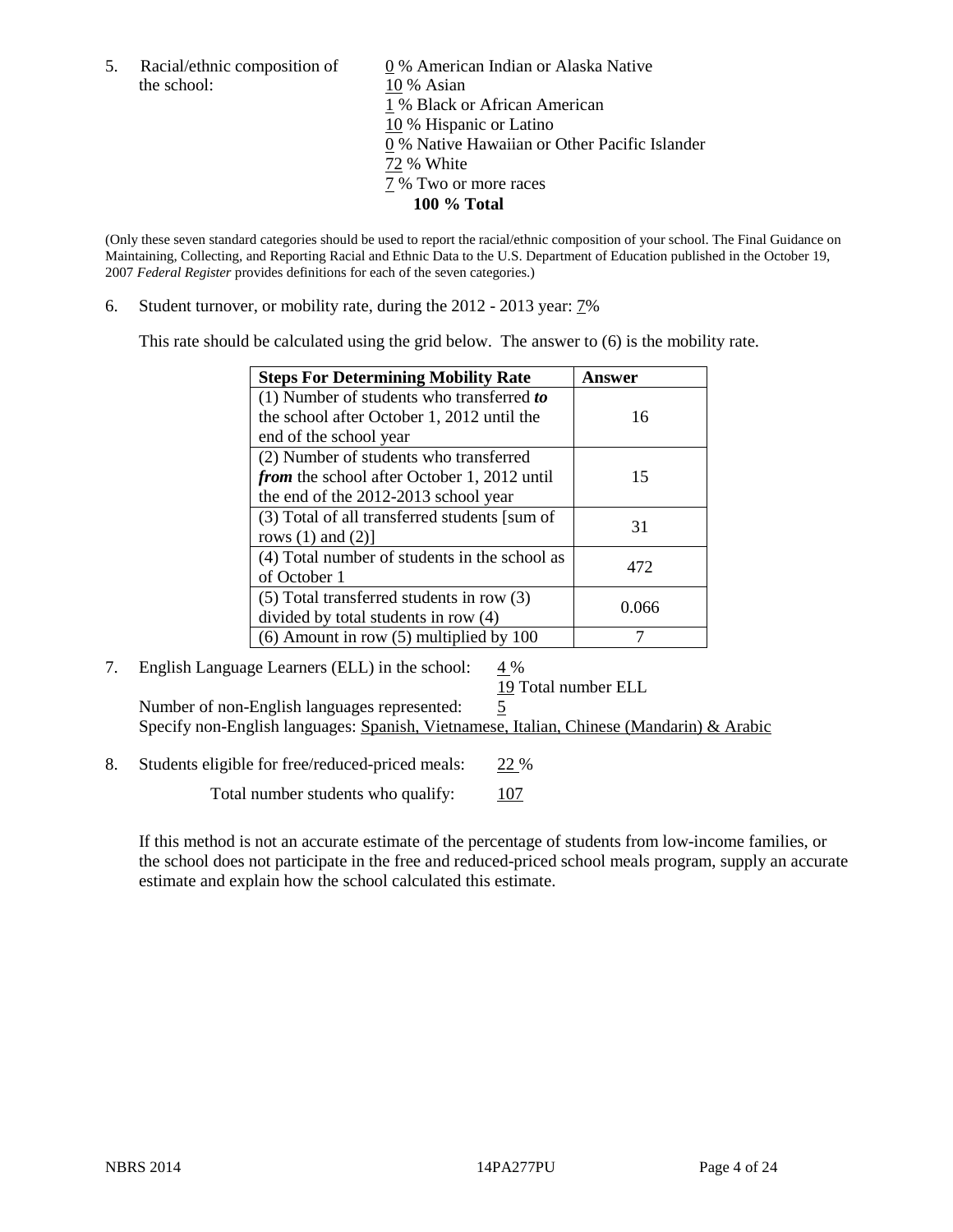45 Total number of students served

Indicate below the number of students with disabilities according to conditions designated in the Individuals with Disabilities Education Act. Do not add additional categories.

| 5 Autism                | 0 Orthopedic Impairment                 |
|-------------------------|-----------------------------------------|
| 6 Deafness              | 9 Other Health Impaired                 |
| 0 Deaf-Blindness        | 6 Specific Learning Disability          |
| 1 Emotional Disturbance | 16 Speech or Language Impairment        |
| 0 Hearing Impairment    | 1 Traumatic Brain Injury                |
| 6 Mental Retardation    | 0 Visual Impairment Including Blindness |
| 1 Multiple Disabilities | 0 Developmentally Delayed               |
|                         |                                         |

10. Use Full-Time Equivalents (FTEs), rounded to nearest whole numeral, to indicate the number of personnel in each of the categories below:

|                                       | <b>Number of Staff</b> |
|---------------------------------------|------------------------|
| Administrators                        |                        |
| Classroom teachers                    | 19                     |
| Resource teachers/specialists         |                        |
| e.g., reading, math, science, special | 11                     |
| education, enrichment, technology,    |                        |
| art, music, physical education, etc.  |                        |
| Paraprofessionals                     | 12                     |
| Student support personnel             |                        |
| e.g., guidance counselors, behavior   |                        |
| interventionists, mental/physical     |                        |
| health service providers,             |                        |
| psychologists, family engagement      |                        |
| liaisons, career/college attainment   |                        |
| coaches, etc.                         |                        |
|                                       |                        |

11. Average student-classroom teacher ratio, that is, the number of students in the school divided by the FTE of classroom teachers, e.g.,  $22:1$   $25:1$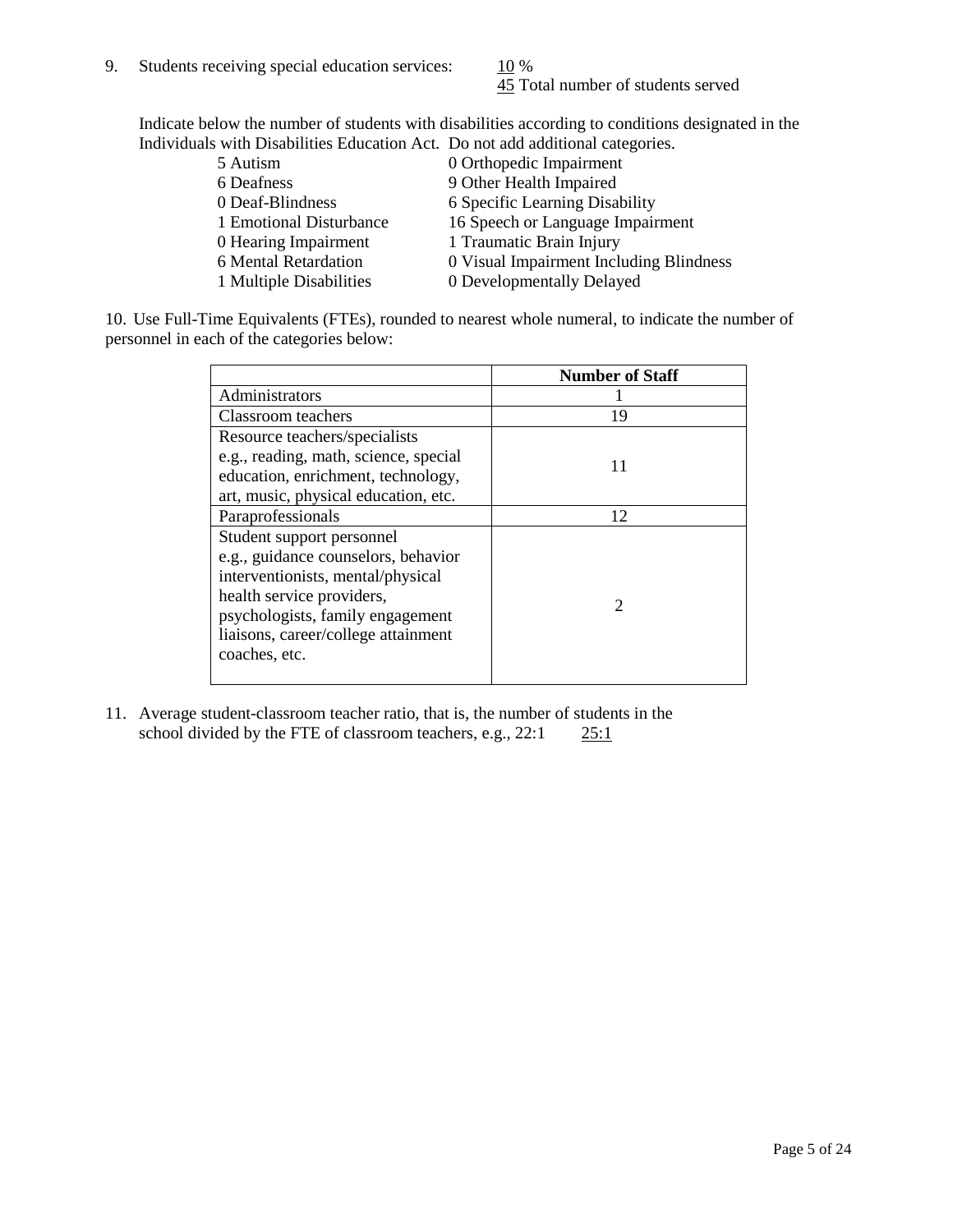12. Show daily student attendance rates. Only high schools need to supply yearly graduation rates.

| <b>Required Information</b> | 2012-2013 | 2011-2012 | 2010-2011 | 2009-2010 | 2008-2009 |
|-----------------------------|-----------|-----------|-----------|-----------|-----------|
| Daily student attendance    | 77%       | 97%       | 97%       | 96%       | 0%        |
| High school graduation rate | 0%        | 9%        | 0%        | 0%        | 0%        |

#### 13. **For schools ending in grade 12 (high schools)**

Show percentages to indicate the post-secondary status of students who graduated in Spring 2013

| <b>Post-Secondary Status</b>                  |    |
|-----------------------------------------------|----|
| Graduating class size                         |    |
| Enrolled in a 4-year college or university    | 0% |
| Enrolled in a community college               | 0% |
| Enrolled in career/technical training program | 0% |
| Found employment                              | 0% |
| Joined the military or other public service   | 0% |
| <b>Other</b>                                  | 2% |

14. Indicate whether your school has previously received a National Blue Ribbon Schools award.  $Yes_$  No $X$ 

If yes, select the year in which your school received the award.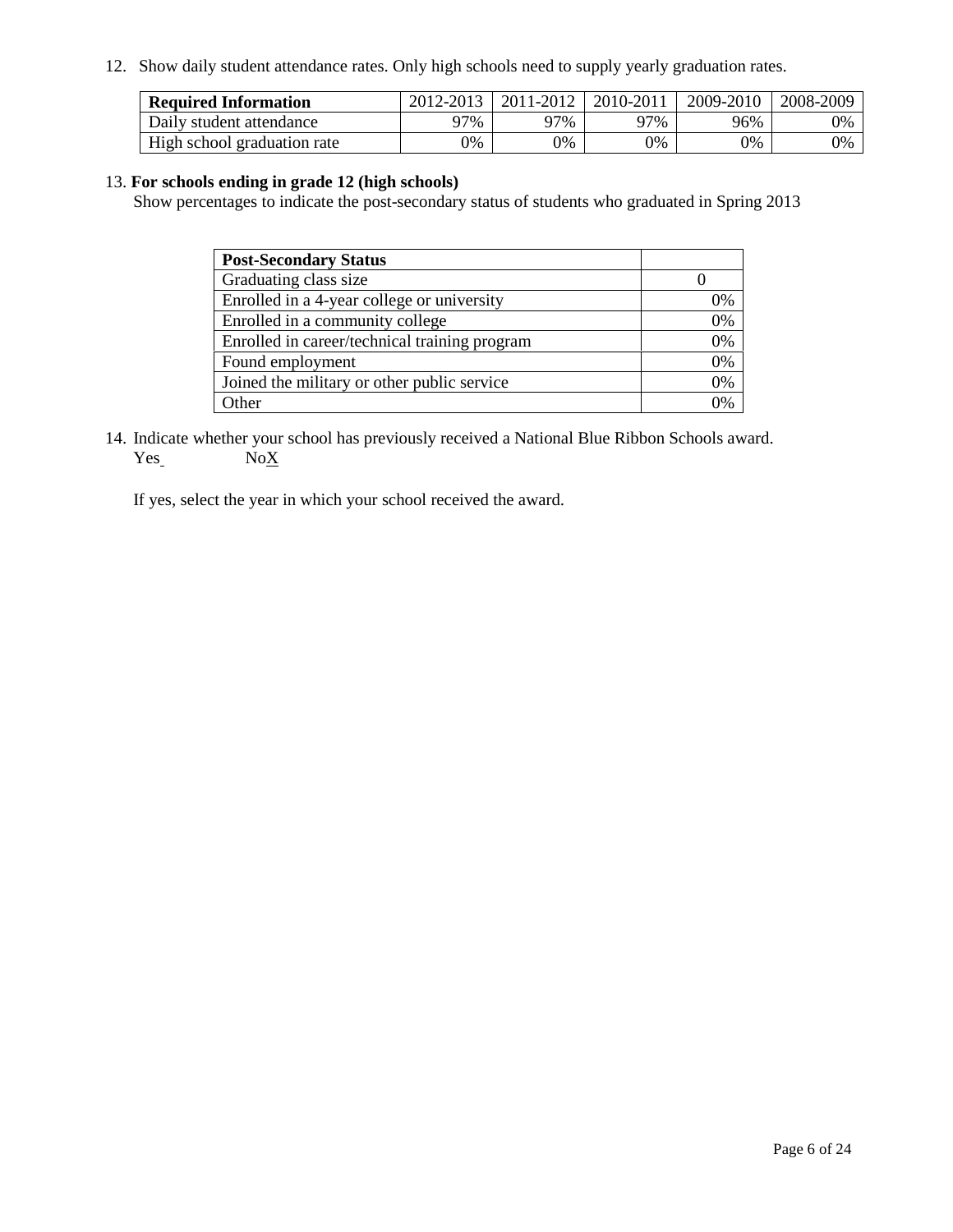# **PART III – SUMMARY**

Nitrauer Elementary School, home of the Nitrauer Knights, is a close-knit school family set in Lancaster, PA. With 475 students K-4, and approximately 4 classes per grade level, Nitrauer has a longstanding reputation for academic excellence, industrious school culture, and parent involvement.

Written in 2010, the school's mission statement is: The mission of W.E. Nitrauer Elementary School, in partnership with home, community, and its students, is to develop and strengthen the academic, creative and social potential within every child by providing a safe, stimulating environment that promotes excellence, appreciation of the arts, individual effort and achievement, wellness, responsibility, and respect for self and others.

Because there is a new principal and several new teachers at Nitrauer, the school staff recently reviewed the mission statement and reevaluated its message and wording based on our current beliefs. Together they created a new collection of beliefs in March, 2014. This collection served as the first step toward revising and/or creating a new mission statement. First, Nitrauer educators believe that we must give children opportunities and information to improve their lives in the present and the future. Second, Nitrauer educators must help all students realize their potential. Additionally, we must ensure that every student can achieve success in their own way and we must celebrate that success. We must treat students fairly and teach them to do the same with each other. Also, we must invest individualized energy/attention to all students and remember that fair is not equal. Importantly, we must always hold that all students can learn and grow (academically, socially, emotionally) in a safe learning environment. Finally, we must accept everyone and teach children to do so; all children have something to add to the learning environment.

At a May, 2014 comprehensive planning meeting, team members used the faculty's collection of beliefs to create a new mission and vision statement for Nitrauer. The mission statement or the path we are taking to realize our vision is as follows: "Nitrauer's mission is to provide opportunities for students to realize their potential and achieve individual success in a safe, fair, and accepting environment." Our vision, or our ultimate goal to which the path leads is that "All Nitrauer students are learning, growing, and positively contributing to our school community." These new statements will be shared with the entire faculty in June as we map our future steps as a building. Although as a staff we continue to strive to improve ourselves and the job we are doing as educators, many practices at Nitrauer will continue as they have, as they are integral to our success.

Nitrauer's students experience a wide variety of activities that showcase their many talents and skills. This year we had the privilege of hosting an Artist in Residence for nearly 8 weeks. Mr. Tom Jolin, a folksinger, songwriter, and musical instrument maker, joined the Nitrauer Knights for an intensive period in which he met with each class in every grade level at least 3x. He spent additional time with 4th graders who had the chance to create and/or learn to play a mountain dulcimer. The culmination of Mr. Jolin's residency was an all-school "hoedown" in which every Nitrauer Knight sang, danced, and played a homemade instrument. We hosted two performances for families, both of which were standing room only.

Each year we host our Project Fair and Art Show with the help of our PTO. This event is offered to all students K-4 and provides an opportunity for students to develop a project (for example, a science experiment or study) or create an art piece and share it with visitors the evening of the show. Many students sign up to share their hard work and many families attend the event to see the students' hard work for themselves.

Another yearly event that lends to the industrious culture of the building is the yearly talent show or play. In alternating years, students are invited to try out for a musical or talent show, each run by parent volunteers and facilitated by school staff. Most recently, our school hosted a talent show in which students displayed such talents as karate, singing, dancing, multi-cultural instrument playing and dancing, as well as, guitar, piano, and violin playing. The performers practiced for several weeks and produced a show that was anything but elementary in its display of talent and overall production.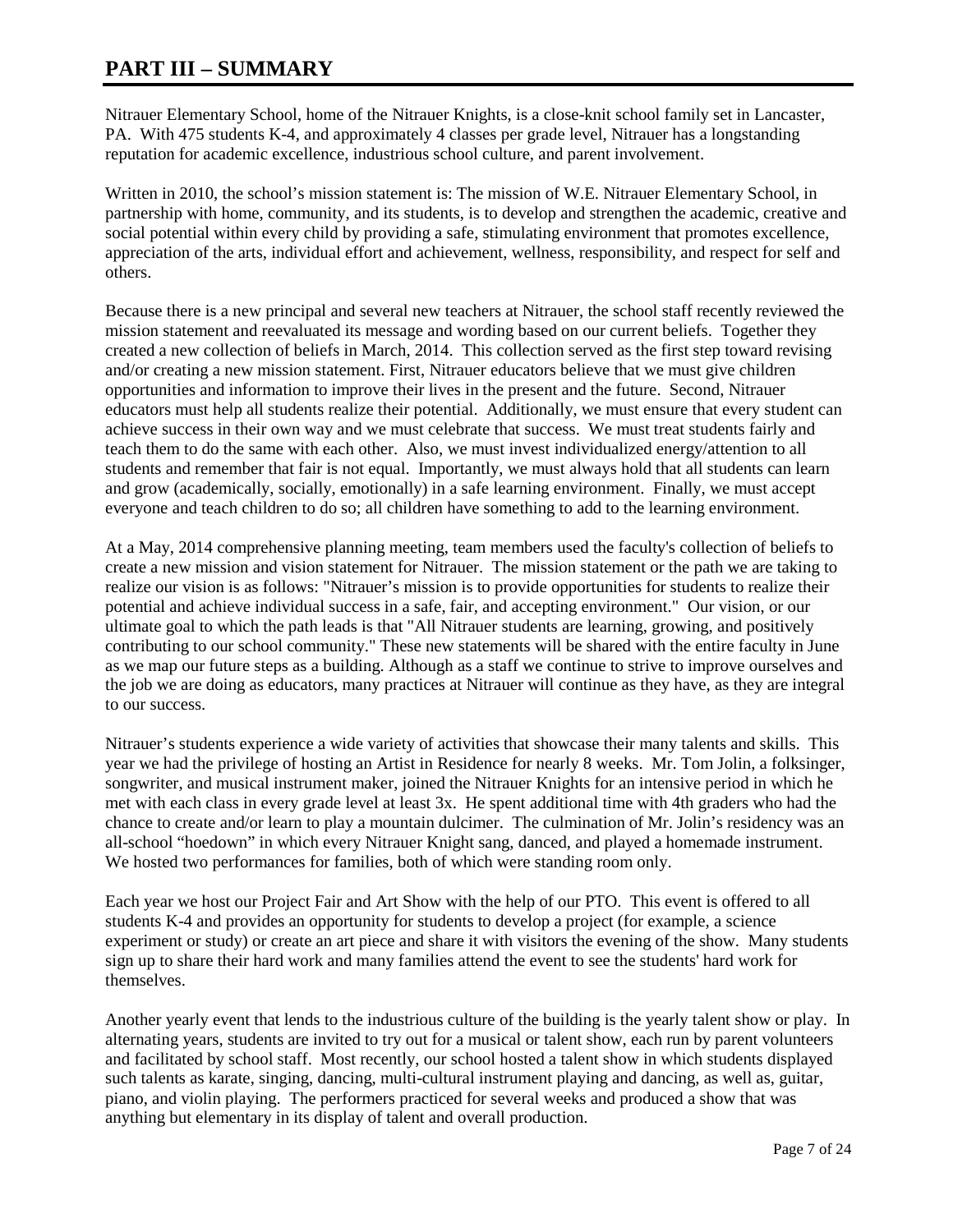Without question, parents are an essential part of the Nitrauer's culture. In fact, many of Nitrauer's activities both during the school day and after school would be impossible were it not for active parent participation. Not only does parent involvement contribute to our high achievement, it also lays the foundation for the culture of learning in the building. Every day, for example, you will see parents volunteering in classrooms, working with students in the hallway, visiting to be the Mystery Reader, decorating the cafeteria, and helping with office and classroom tasks like copying and laminating.

Our PTO events also rely on significant parent cooperation and participation. The activities include our late summer ice cream social, fall festival and parade, holiday craft house where students paint pottery for holiday gifts, Bingo night, annual May Fun Fest, as well as the Talent Show/Musical and Project Fair and Art Show previously mentioned.

Additional examples of our industrious culture include our before-school 24 Game Club for third and fourth graders, our Odyssey of the Mind team (who is competing at the State level this year), our after-school Art Club, and our Girls on the Run Club.

This year our school wide positive behavior support plan was based on the book "One," by Kathyrn Otoshi. The book discusses bullying prevention, inclusion, and kind, supportive interactions. Referencing the book, which was shared at a schoolwide assembly and then given to every classroom teacher for shared reading, we have been identifying students who are kind and helpful with each other, or who help to prevent bullying. Each week students from every class in the building are recognized and rewarded for their good citizenship.

Finally, our fourth graders act as safety patrols during arrival and dismissal each day. Over the summer they receive a day of training from two supervising staff members and AAA, as well. They help supervise students in their bus lines in the hallways, lead students to their buses, and help students who walk to school and are car riders. With these helpers, our younger students have an organized, supervised method for movement during our busy transitions. The additional benefit is that the fourth graders take their jobs very seriously, which adds to their pride of being a Nitrauer Knight.

Hanging in Nitrauer's lobby are nine signs demonstrating as many years of achieving Adequate Yearly Progress (from 2002-2012, the year AYP reporting ended). Indeed, Nitrauer's accomplishments include its steady achievement on PSSA testing. In 2013, 91.5% of students were proficient/advanced on PSSA in reading and 94.8% were proficient/advanced in math. Another accomplishment is the fact that according to PVAAS, Hispanic students, L.E.P. (Limited English Proficiency), and students with IEPs in the below basic category, all exceeded the standard for a year's worth of growth in reading. Also, Nitrauer's Hispanic, African-American, and Multi-racial populations have consistently strong achievement scores on PSSA five years in a row.

Excellent test scores and academic growth notwithstanding, one of the greatest accomplishments of Nitrauer is the student body. Discipline issues are minimal here. Most problems are handled effectively by a discussion with the student and/or call home. Much more striking than any disciplinary difficulties is the culture of cooperation, kindness, and politeness throughout the building. This positive tone by students is evident the minute you enter Nitrauer. Students greet adults with warm hellos and will routinely say, "Have a great day" or "How are you?" They will, unprompted, go out of their way to help a peer or adult in need. We have a Life Skills class in this building and never is the gentility of the students more obvious than when included students are supported by their peers. Truly, this school has an extraordinary supportive tone that is heralded by its uniquely wonderful students.

The final and most critical pieces of Nitrauer's positive culture and success are the teachers who work with children each day and who are responsible for the education of their students. Teachers spend hours of their own time before and after school and on weekends preparing for lessons, learning new materials, and attending professional development sessions. When someone in the building needs help, they need only put out a request, and within minutes, staff volunteers will offer their services. It is very common to have staff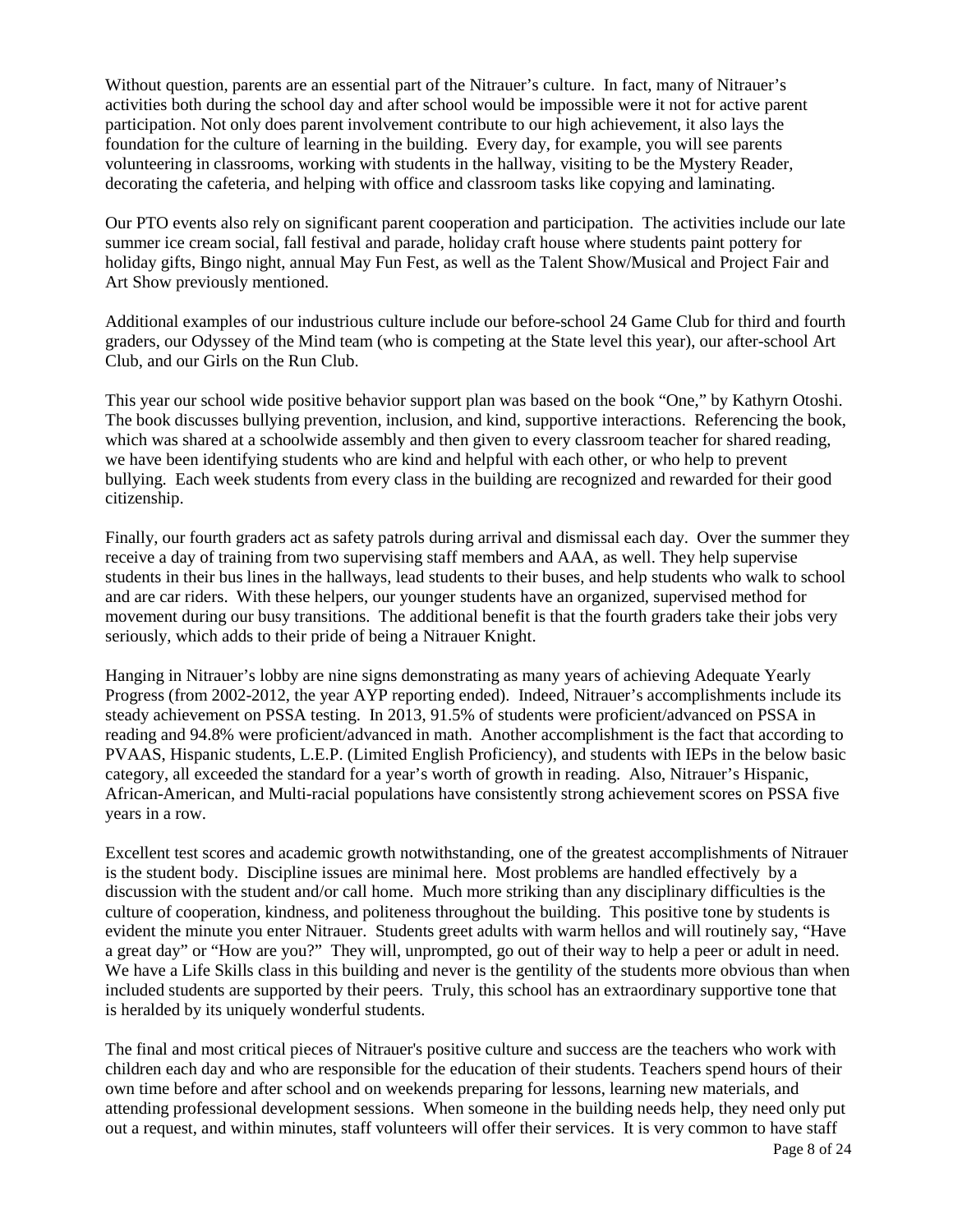members volunteer to decorate blank bulletin boards in the hall, stay after with students, or collaborate with a colleague — again, beyond the hours of the school day. There is a culture in this building of professionalism, hard work, and determination. Teachers take what they do seriously and, in turn, get results from their students. Nitrauer's long history of tirelessly dedicated teachers lives on today.

What makes Nitrauer so successful and worthy of a Blue Ribbon is the culture of the school, which extends from its busy and productive scheduling, active participation by parents, continued high achievement on PSSAs, outstanding students, and its devoted teaching staff. There are many schools that have one or two of these key components for success, but few have evidence of all of them. Even fewer demonstrate true excellence of each component. Nitrauer is an exceptional school.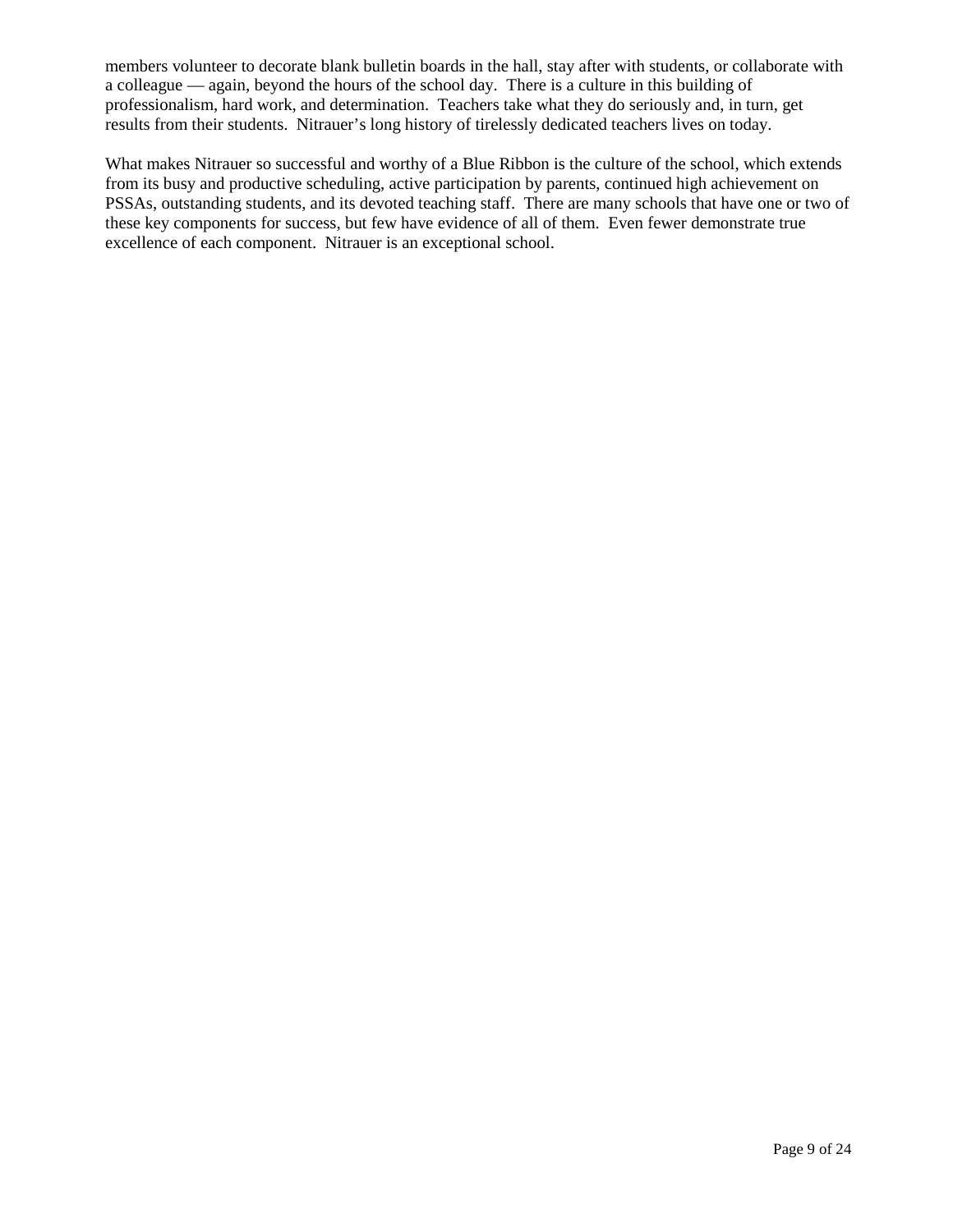#### **1. Assessment Results:**

a) The Pennsylvania System of School Assessment (PSSA) is divided into four categories of performance: Advanced, proficient, basic and below basic. The expectation in our school and district is that all students score proficient or higher and that all students show positive growth on PSSAs. While the scores have been traditionally high at Nitrauer, the entire staff is motivated to help ALL students reach their potential. Past PSSA scores show areas where there are trends of achievement, as well as areas where improvement is needed. To determine strengths and weaknesses and to reflect on teaching practices, teachers perform a close analysis of PSSA results, specifically examining school/class/student performance on State standards and associated sub-skills. Teachers ask, "In order to work toward all students being proficient or advanced and to ensure that all students are growing, what do we need to do differently?" A specific finding of Nitrauer's PSSA analysis was that all students were not growing, especially those in the proficient/advanced categories. This lack of growth has become a priority during instructional discussions and decision-making.

This school year (2013-14) marked the beginning of the School Performance Profile (SPP) issued by the Pennsylvania Department of Education. Nitrauer's S.P.P. was 86.7, which was lower than other schools in the district whose scores were 90 or above. While Nitrauer has high PSSA scores, the school's lack of student growth from one year to the next is the primary area of need. Indeed, the chief reason for Nitrauer's lower score was its lack of growth in its prof/advanced students on PSSA from third to fourth grade.

b) For the past five years, Nitrauer's achievement on the state test, PSSA, have yielded extremely high percentages of proficient and advanced students. Specifically, about 100 third graders have taken the math test for the past five years and between 89.6% and 98% were proficient/advanced every year. In the same group between 83.3% and 97% were proficient/advanced on the reading test every year. In fourth grade, where there have also been about 100 students taking the test each year, the percent of students scoring proficient/advanced has ranged from 82.8% and 99.1% on the math test and 75.8% and 91.5% on the reading test for the past five years.

One trend in the data is the lack of growth in the percentage of students performing at the advanced level on PSSA. From third grade to fourth grade in the area of reading, the percentage decreases. See the "School Leadership" section of this application for a description of how the school is addressing this issue.

Another trend in the data is the greater-than-10-point difference between the school as a whole and the subgroups "Students Receiving Special Education" and "English Language Learner Students." Although only the former had enough students in it to qualify as a subgroup, achievement of both groups has been analyzed and discussed at Nitrauer. To close the gap with each of these subgroups, we have looked at our instruction in reading and math and have made adjustments including the following: incorporating more writing into E/LA instruction, ensuring that authentic texts are used in addition to scripted programs, and having classroom teachers collaborate with the learning support and ESL teacher to determine the best course of action for students. To address math achievement differences, teachers are expected to meet with small differentiated groups, as they do in reading, in order to give all students the instruction they need. In one grade level, math remediation (a version of math RtII) has been started to further support students.

One qualifying group, "Hispanic or Latino Students," has been successful at maintaining high levels of achievement. In fact, the difference between the school/separate grade levels and the subgroup has been less than 5% in math and reading every year since 2009-2010.

Finally, the largest qualifying subgroup from Nitrauer, "Free/Reduced-Price Meals; Socio-economic Disadvantaged Students" has performed successfully over the past five years--increasing scores and, thus, decreasing the gap between them and the school as a whole.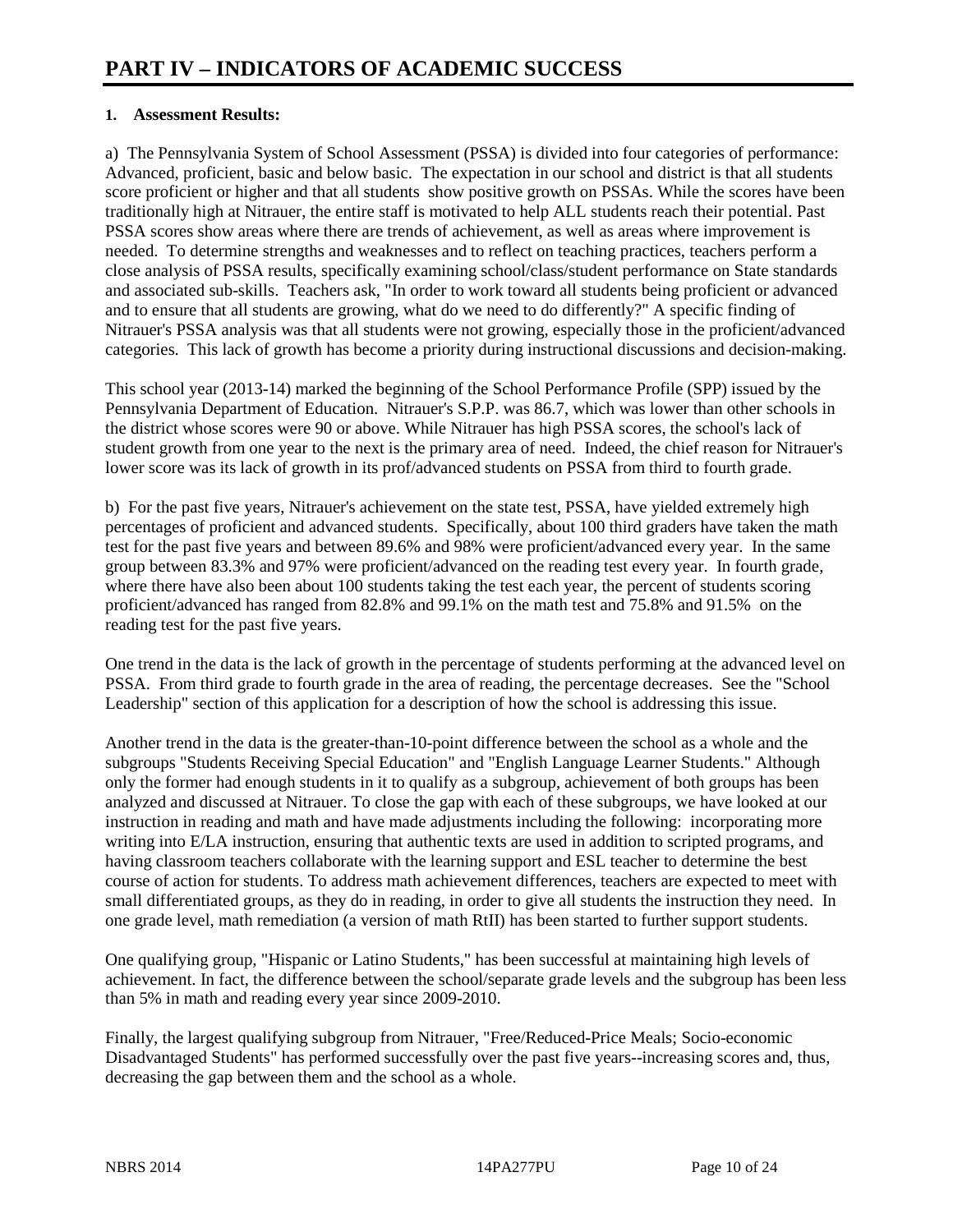#### **2. Using Assessment Results:**

a) Nitrauer uses a variety of data points throughout the year to guide instruction. These assessments include PSSA, 4Sight, DIBELS, GRADE, district English/Language Arts and math assessments, writing samples, classroom assessments including DRAs, and reading and math chapter tests. Other data points include progress monitoring in reading and math.

Benchmark assessment takes place district-wide three times per year in September, January, and May. After each benchmark assessment period, teachers meet to look at how each grade, class, and student performed with regard to standards/benchmarks.

Nitrauer's W.I.N. meetings provide one specific use of data. W.I.N. stands for "What I Need" and refers to a 30-minute time block each day where students receive remediation, enrichment, or continued practice- basically Tier 2 in the RtII model. To place students in the correct W.I.N. groups, grade level teachers, learning support teachers, the principal, and the reading specialist meet every 4-6 weeks to analyze student data and decide appropriate reading interventions/enrichment for every child. Some students may require remediation in phonics or fluency, while others may need enrichment comparing/contrasting three different texts. W.I.N. groups are fluid; they change as W.I.N. teams analyze new data.

Another example of data-driven instruction is the half-days intermediate teachers spend analyzing and datamining 4Sight results. On these days, classroom teachers, the learning support teacher, and the principal look at 4Sight results to best understand trends, strengths, and areas of need for student learning. Teachers create learning goals and instructional plans for their students—by class, group, and individuals, as needed. For example, when the data showed that identification of types of figurative language was a need for all students in grades 3-4, daily announcements by the principal began to include a "Figurative Language Challenge." When data showed analyzing non-fiction texts was a deficit for many students across reading levels, teachers looked at their classes and formed groups for intensive small group reading instruction during English/Language Arts time. Conversely, if data shows a strength or mastery of a skill, for example, symmetry, the skill is no longer a focus for the teacher.

All grade levels at Nitrauer are also asked to create data-based goals tied to classroom assessments, district assessments, and any previously mentioned assessments. 4th grade math teachers found consistent grade level weaknesses in students' open-ended responses on classroom and district math assessments and decided as a grade level to focus their small group math instruction on open-ended problems and to have students revise open-ended problems to proficiency. In first grade, teachers noticed that DRA retell scores were largely not proficient. As a grade level, first grade teachers decided to focus their small groups instruction on building comprehension using retelling strategies. First grade also noticed deficits in phonemic awareness based on classroom assessments, and as such, focused small group instruction in reading on practice deletion, substitution, and addition of phonemes.

Finally, Nitrauer is working to complete a comprehensive plan. In order to create needs and subsequent goals, the comprehensive planning team looked closely at PSSA and PVAAS data. From the data, the team created action plans to focus on deficits. Because one area of concern is lack of growth for proficient/advanced students, the team determined that greater rigor needed to be included in questioning, writing, reading, and problem-solving. As such, the team suggested that teachers use more reciprocal teaching, incorporate writing across subjects, purchase more challenging non-fiction texts with open ended questions, and present students with more challenging open-ended math problems.

b) Teachers meet with parents in the November to discuss student data and methods the teacher is using to address student needs. With many forms of progress monitoring throughout the year, teachers also keep parents abreast of concerns and meet with them as needed to discuss areas where growth is not occurring. Teachers graph student progress (e.g. WCPM on DIBELS) and share with students their growth. Finally, the principal shared the basis for the School Performance Profile score at the November PTO meeting. At that time, she explained to parents areas of need (lack of growth in proficient/advanced students), as well as the comprehensive planning team's goals for improvement.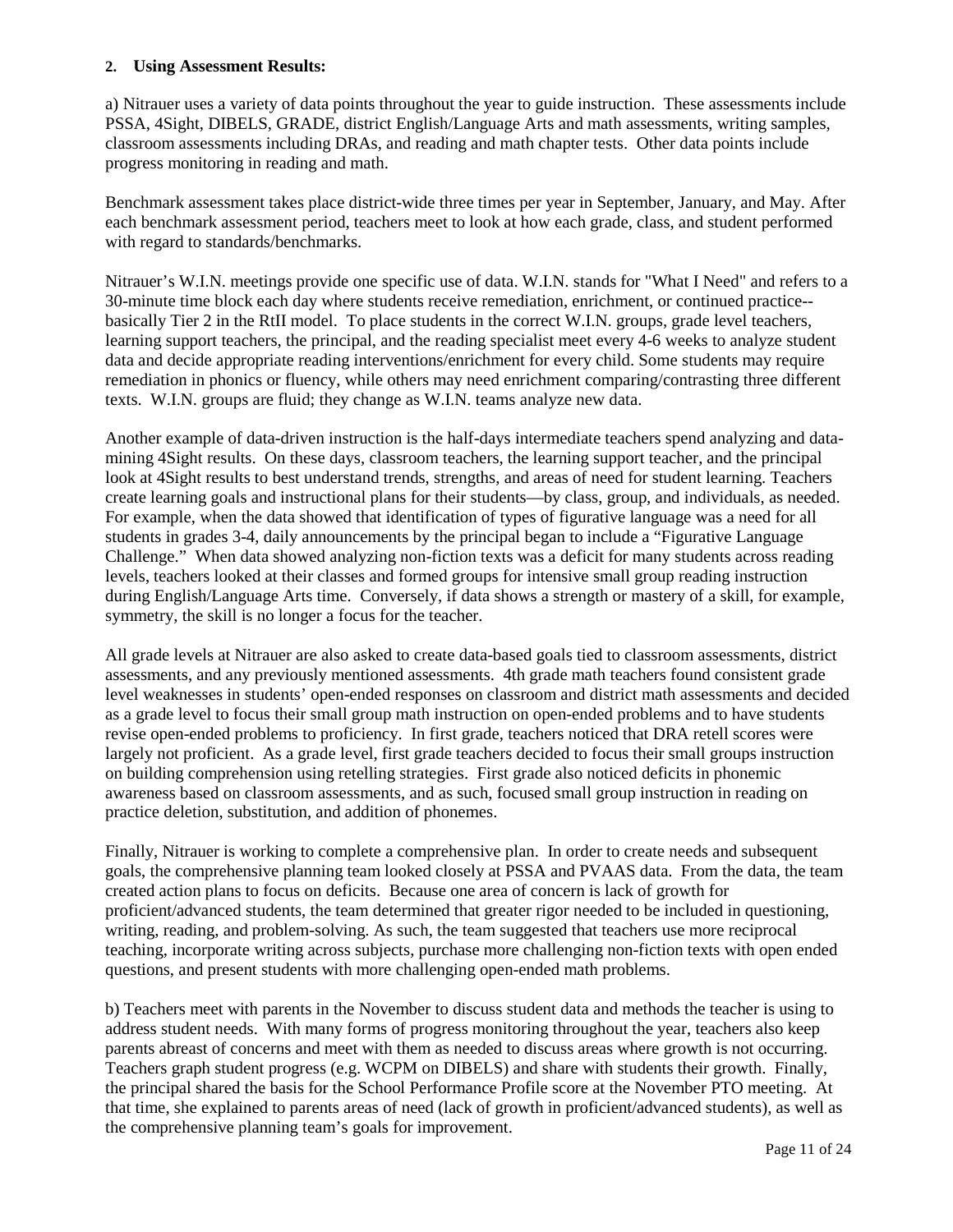#### **3. Sharing Lessons Learned:**

After analyzing the fall 4Sight data, the fifth grade team of teachers (5th grade was still part of Nitrauer up to 2011-12) initiated "reciprocal teaching" in their classrooms. The fifth graders showed such a dramatic improvement on their PSSA scores that the teachers continued using the strategy as well as made improvements and additional resources. The teachers shared their materials with their school and district colleagues via their web site and at district conferences and in services.

Nitrauer has shared W.I.N. (What I Need) intervention resources and strategies with school and district colleagues on the school server. This school server space also housed a user-friendly data analysis of student needs as well as strengths that was a model for other schools.

Nitrauer also shared school management strategies that included dismissal of over 500 students (13 buses) in a quiet and efficient manner, safety practices (evacuation plans), etc.

Finally, Nitrauer has shared small group instruction ideas at district wide grade level ideas. In particular, third grade teachers described to their grade level partners their model of incorporating skill level math groups during their 90-minute math block.

#### **4. Engaging Families and Community:**

Nitrauer families have found many ways to work with families. For example, teachers generate volunteer schedules for daily tutoring, math facts practice, small group help with math stations and reading skill practice (fluency, vocabulary, comprehension, etc.), classroom activities, and classroom reward stores. Volunteers include parents, grandparents, retired community members, and former teachers. Schedules are online and easily accessible and maintained.

In addition, the school is fortunate to have a collaborative and active PTO that has worked with school staff to provide numerous academic and social programs to enhance student background knowledge and build a cohesive school community. Examples include the annual project/art fair, book fair, fall festival, family holiday pottery workshop, musicals, talent shows, and sponsored assemblies (math, fine arts, reading/ authors). Two years ago, the PTO worked with students to design and fund a new playground.

Families were part of the school-wide initiative, "Get Caught Caring, connecting, creating or celebrating!" Anyone could nominate someone they saw exhibiting one of our 4 "C's." These people were acknowledged daily and at the end of each month a student, staff and community member received a reward.

Finally, the school publishes a monthly newsletter, "Nitty Gritty," which includes school events, as well as reading, math or writing updates and suggestions for families. Updates about school-wide behavioral initiatives are also mentioned in the monthly newsletter. Recently, additional communication to families has included more regular electronic "eBlasts" about school updates. For those who do not have the technology, or who prefer to not receive such electronic correspondence, the school still sends home hard copies with some students.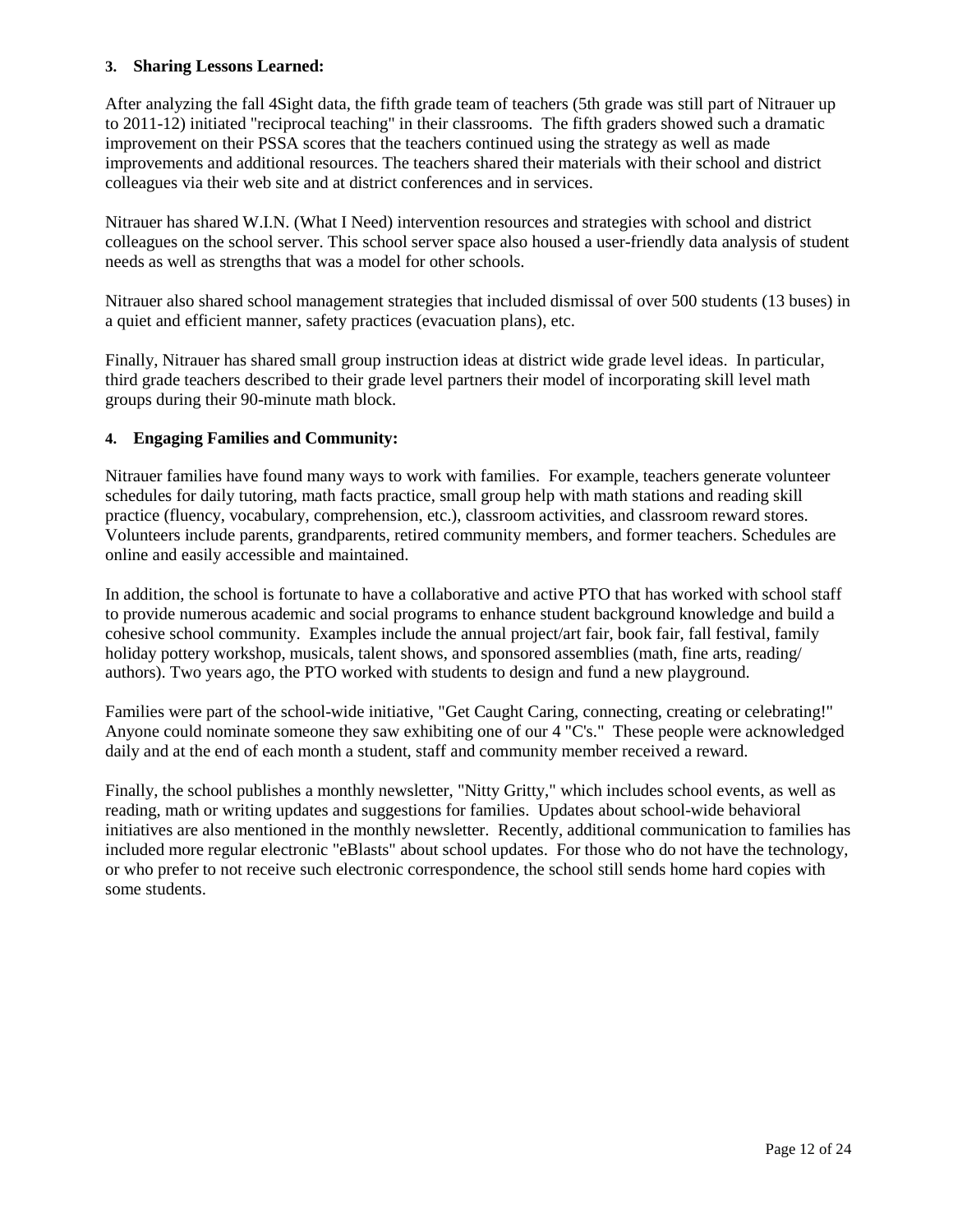# **1. Curriculum:**

The schools/district curriculum is aligned to our new state standards (PA Core Standards). We have taken the standards and our program materials and developed new curriculum guides for our teachers.

Our reading guides are unit based around a central idea and essential question. They include approximately six literature selections. Teachers incorporate trade books to supplement the core program. These trade books help build student background knowledge and enrich students' individual needs. The actual guides include the foundational skills, the fiction/non-fiction selections, vocabulary, writing, connection to content, connection to the arts, and assessment measures for the unit.

Our math guides begin with the prerequisite learning for the specific unit or content. This is important so our teachers understand what they can provide in terms of instruction if students are not proficient with the background knowledge. For each guide, we identify the big ideas, from the SAS website. In addition, teachers are provided an essential question for the unit. The unit is then broken down into several smaller chunks. In each of these sections, we provide teachers with an overall concept, the standards and eligible content, lessons and key questions, vocabulary, connections to our core program, activities outside of the core program, and additional materials and resources that may be needed. Each guide also includes a section for adaptions and enrichment/extension resources. Our plan this summer is to add a section that addresses common student misconceptions concerning the content for each guide. We believe this will help teachers anticipate student errors and understanding as they are planning and preparing their lessons.

Our science, social studies, health, and arts guides mirror the same format as our math guides. While we are still in the process of developing the guides, our teachers regularly use the guides to assist them with their daily lesson planning. We have seen an increase in the amount of collaboration and consistency between grade level classrooms as a result of our new guides.

### **2. Reading/English:**

The reading program is a comprehensive reading program built around the PA Core Standards. Our core program, Story Town, with alignment to the PA Core Standards is the foundation to the reading, writing, speaking and listening process. Teachers incorporate trade books to building students' background knowledge, enrich their thinking, and meet their individual needs. The reading curriculum is designed in units and it building around a central idea for each unit. Each unit has approximately six core pieces of literature. Teachers focus on all modes of writing that include, narrative, informational, opinion, and responses to reading.

Instructional methods focus on student needs. Necessary foundational skills, direct and explicit instruction, guided practice, and independent work drive all instructional decisions made by teachers. The instructional English/Language Arts block is a minimum of 120 minutes. This time also includes a 30-40 minutes tiered intervention time (known to us as W.I.N – What I Need).

Along with instruction in the core program, WIN provides an opportunity to improve the reading skills of students performing below grade level and to extend those students who are performing above grade level. Teachers meet at least monthly to review progress-monitoring data and revise student placement in WIN groups and instructional plans.

### **3. Mathematics:**

The school/district math curriculum is standards-based and aligned to the new PA Core Standards. We have realigned our instructional schedule and now provide a minimum of ninety minutes of mathematics to all students beginning in first grade. This allows teachers to deliver short, focused whole group instruction followed by formative assessment. Then, targeted small group instruction occurs. Students who are not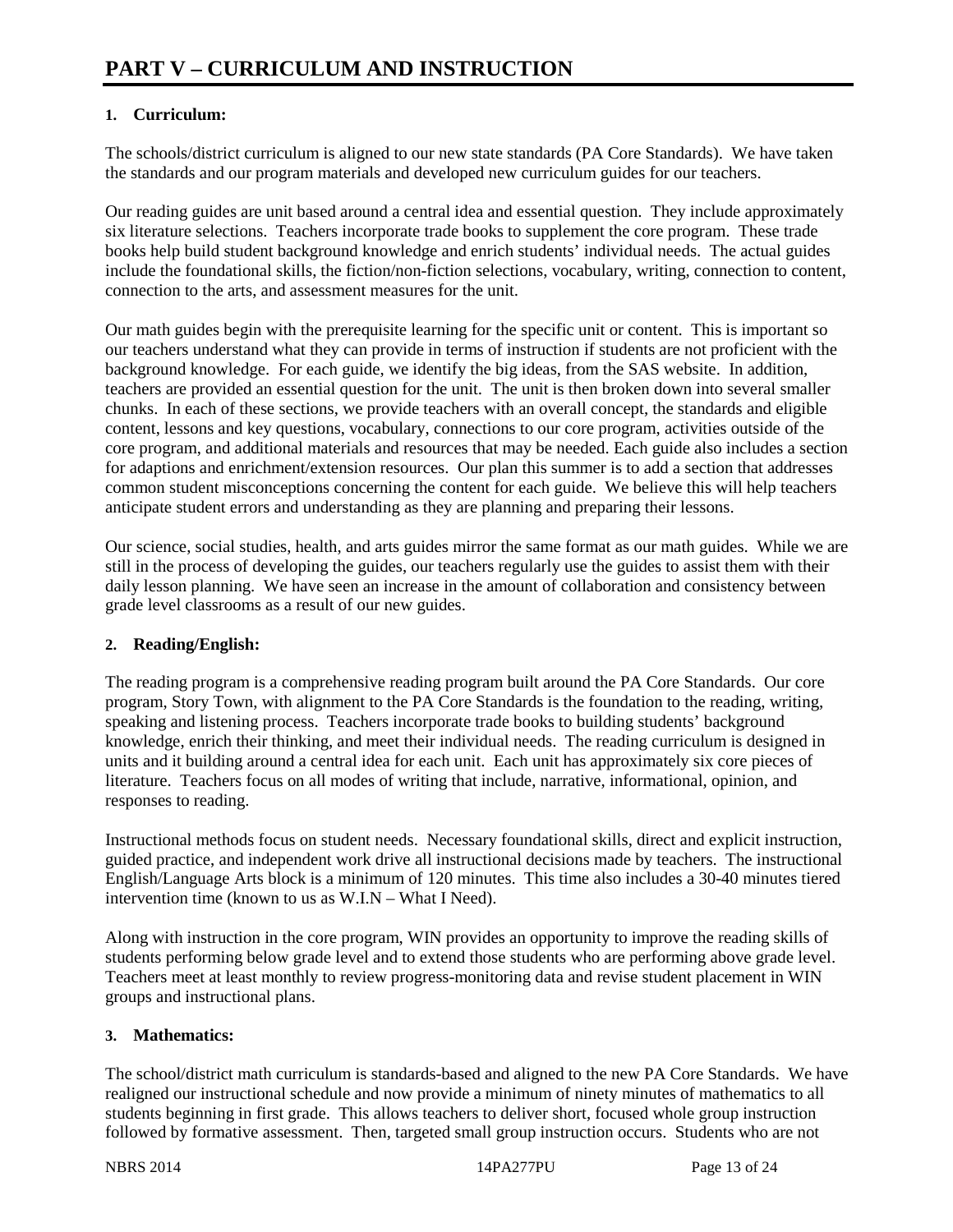working with the teacher in a small group are working on meaningful tasks at their workstations. Our math block ends with a sharing and reflection time where students share what they have learned with their classmates. In addition, the students also reflect on their own learning.

Students are involved in rigorous tasks with high cognitive demand. Math tasks are crafted to include multiple entry points, various solutions strategies, higher-order thinking, opportunities for synthesizing information, and opportunities for justification or explanation.

These instructional methods were chosen to more fully engage students in mathematical thinking, to increase student ownership on their own learning, and to place a heavy emphasis on problem solving.

In many grade levels, students are flexibility grouped for a portion of the math block. During the heterogeneous portion of the block, students receive participate and instruction in basic facts and participate in a student-led distributive practice program which gives students an opportunity to learn from their classmates. During the homogeneous portion of the block, teachers are then able to focus on the specific needs of the students performing below grade level. The teachers are also able to provide enrichment experience to students performing above grade level.

#### **4. Additional Curriculum Area:**

We have been working on the integration of the arts into the core curriculum. While teaching skills in isolation (i.e., the arts) provides students with classroom instruction, the actual integration of the arts into core instruction provides students with the opportunity to transfer their learning. In addition, it increases the level of student engagement throughout the lesson. Our teachers have been collaborating as grade level teams to design the arts integrated lessons. They have also worked along side of the arts teachers to align the instruction to the arts standards. This is a key piece to arts integration.

In addition, our science curriculum provides opportunities for hands-on learning. We have been working to provide integration opportunities between our content areas and our literacy instruction. This allows our students to strengthen their literacy and content knowledge while addressing our new state standards.

#### **5. Instructional Methods:**

At Nitrauer there are students of many levels and needs. Our school is home to the district life skills class, as well as many students with learning disabilities and English Language Learners. Due to the diverse needs of our students, regular education staff must work closely with special educators, speech, occupational and physical therapists, ESL teachers, and the reading specialist to coordinate efforts and instructional plans for students. This collaboration and dove-tailing of efforts is demonstrated not only at MDE and IEP meetings, but also at grade level meetings, W.I.N. meetings (previously mentioned), and numerous informal teacherteacher meetings throughout the year.

One outcome of this collaboration is the sharing of a modified curriculum. Over the summer the special education teacher and district special education consultant modified the Social Studies and Science curricula for students in grades 1-4. As a result of their work, the learning support teacher and life skills teacher can now connect with regular education teachers to determine how students' learning needs need to be addressed during particular units of study.

This year, the principal purchased two iPads for the two special education classrooms (one of which is the life skills class). The purpose for the purchase was to help support non-verbal or semi-verbal students by giving them alternatives to respond to instruction via educational apps. The principal also had teachers of included students visit another district's classroom in order to see a "3D" model of best practices. Teacher returned with ideas of how better to meet their students' needs.

Teachers are required to look at data, collaborate with each other and special educators, ESL teachers, and reading specialists to best understand their students' diverse learning needs. There are 4 half days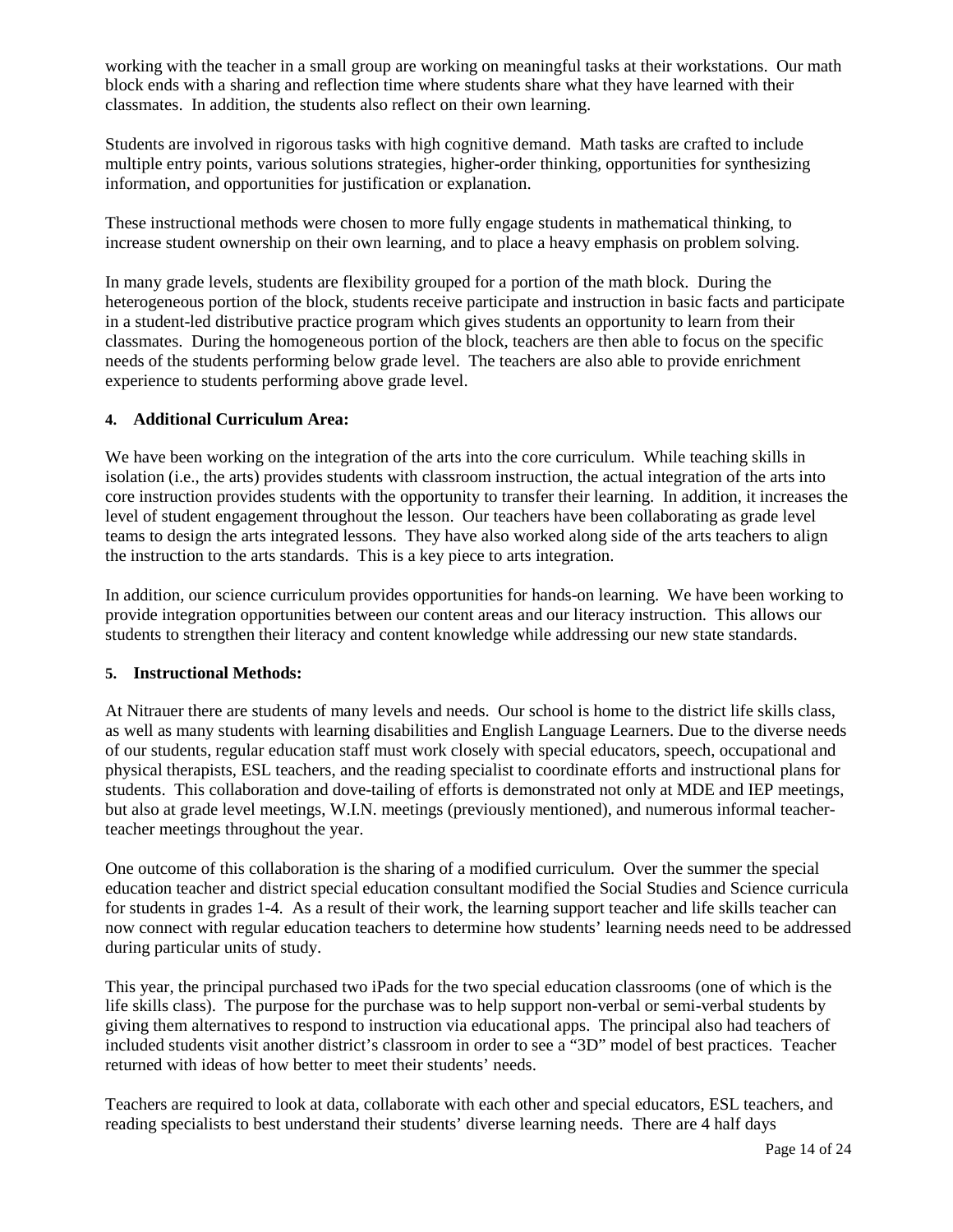throughout the school year, as well as monthly grade level meetings in which teachers can spend time planning instruction for their learners of varied levels. Specifically, teachers create small groups in reading and math based on the data and other teachers' input (e.g. IEP goals and SDI). Progress monitoring, classroom and district assessments guide instruction and are used to determine if students' needs are being met.

Nitrauer identifies and provides gifted services for students who have met the set criteria. The EXCEL teacher meets with students 1-2x/week on problem-solving, and open-ended research projects. We also identify students who have learning or emotional needs. These students may see the learning support teacher daily for reading remediation or social skills support. Finally, students may have identified reading needs (based on data) and may qualify for reading support. These students may see the reading specialist 1- 2x/daily for reading assistance (W.I.N. team as described earlier). Differentiation in the regular education classroom and rests on teachers' collaborating, using data to create small instructional groups, and the principal checking in regularly to make sure the aforementioned is occurring with fidelity.

### **6. Professional Development:**

We have taken a multi-faceted approach to professional development for our staff and parents. Three years ago, our district facilitated a district-wide professional development conference that focused on differentiated instruction. We utilized staff from our district (teachers and administrators) as well as outside speakers to facilitate sessions. Every session had a direct connection to differentiated instruction. At the conclusion of the conference, teachers developed a goal-based action plan, which focused on using differentiated instruction in their classroom. The following year, the professional development conference focused on using assessment in a differentiated classroom. We followed the same format with presenters and the action plan.

Last year we were able to provide sessions, but only on a much small scale. We offered sessions on Rigor, Arts Integration, and Writing. We continued to maintain the underlying theme of differentiation. As a result of the last three years, our teachers understand the importance of designing lessons that are based on the needs of the students. Furthermore, they are more confident in their abilities to differentiate the learning because their background knowledge on how to engage students in the lessons is strengthening.

Teachers also meet regularly with their grade level teams and as a building; monthly professional development meetings focus on instruction. Teacher knowledge of data analysis has also grown over the last few years.

As we move forward with professional development offerings for our teachers, we are focused on connecting our learning from the past and aligning it to future session. We believe it is important to build on initiatives from the past and provide the necessary time for teachers to develop their own knowledge base. In turn, this will have a direct impact on student achievement.

### **7. School Leadership**

The school leadership of Nitrauer changed in July, 2013. Up to that point and for the 7 years prior, there had been the same principal leading Nitrauer. Until the 2012-13 school year, there was also an assistant principal assigned to the building.

The leadership in the building before and since the change of principal in July, 2013 has been characterized by hands-on action and visibility throughout the building and in every facet of school life. The principal has been a manager of daily operations, instructional leader, cheerleader for students, supporter of teachers, facilitator for professional development, and liaison to parents. Further, the principal has been an ambassador for district initiatives.

Recently, the principal has spent a great deal of time furthering professional development within the building. This is based on PVAAS data showing, for example, the need to grow advanced students, who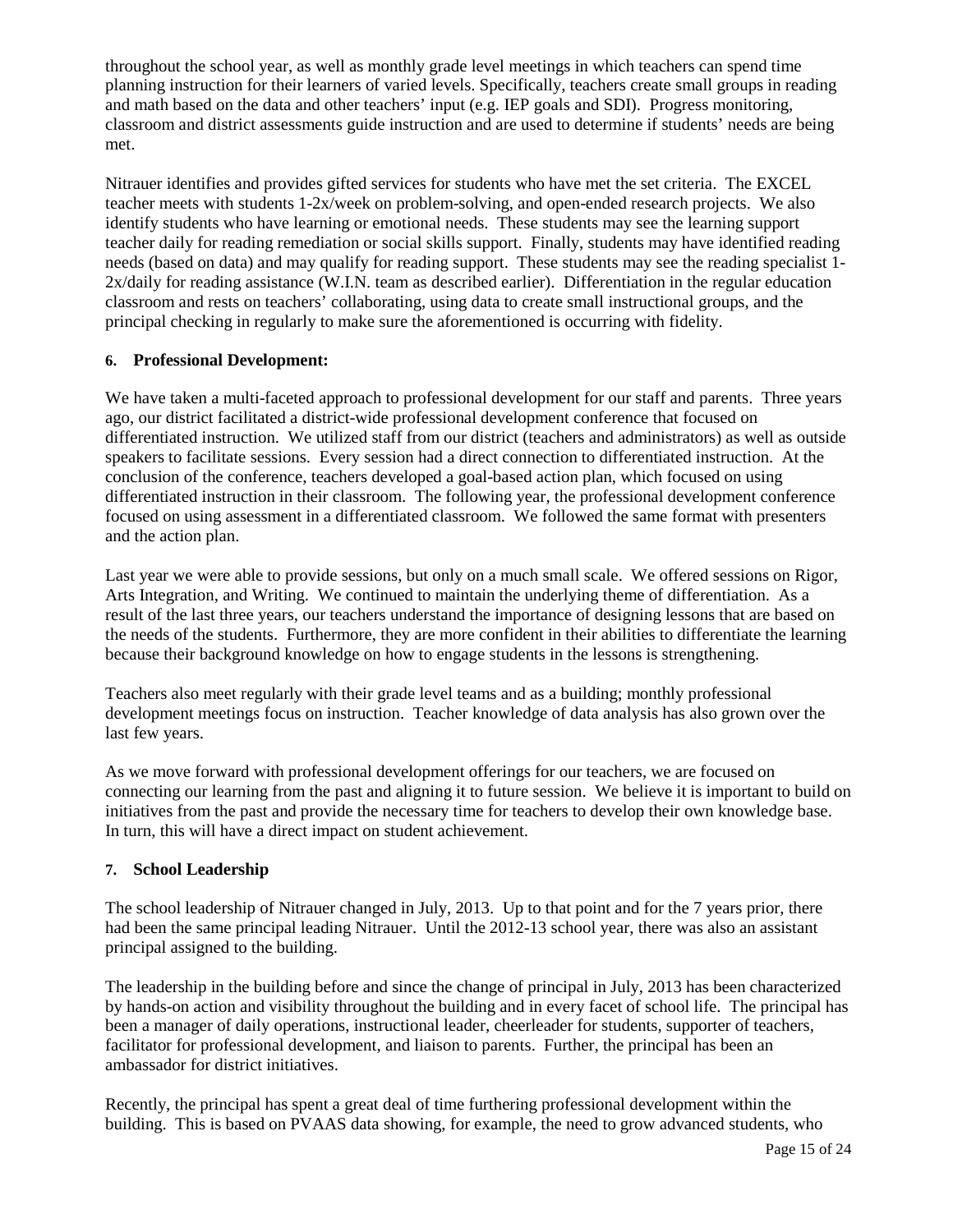showed negative growth from third to fourth grade in reading. The principal guided grade level teams into delving into data (PSSA, 4Sight, classroom data, district assessments) to find specific areas of weakness and writing goals accordingly.

Based on findings from the data and multiple walkthroughs and classroom observations, the principal noticed the need to strengthen reading instruction, particularly small group reading instruction. She purchased \$2000 worth of nonfiction texts to be used with small group instruction. These were books that offered increased rigor in comprehension and vocabulary. The principal secured substitutes for grade level teachers so they could collaborate and develop questions and activities for the new books, which would corresponded with the district curriculum guides. Additionally, during faculty meetings the principal shared videos of model lessons and exemplary practices, had teachers share ideas, and shared best practices in literacy instruction. To facilitate ongoing professional development and utilize in-school and in-district resources, the principal offered and arranged for teachers to observe and help each other with areas of needs. She, herself, covered classes for teachers so they could visit other classrooms. When teachers wanted to observe others for extended periods (other schools or districts), the principal secured substitutes. After each visit, the principal debriefed with the teachers to help them process what they saw and how they could apply their new learning to their own classroom. Finally, the principal modeled lessons herself, mainly in literacy.

Strong instructional leadership has been the rule for Nitrauer principals in the past several years. This model has directed Nitrauer to successful student achievement.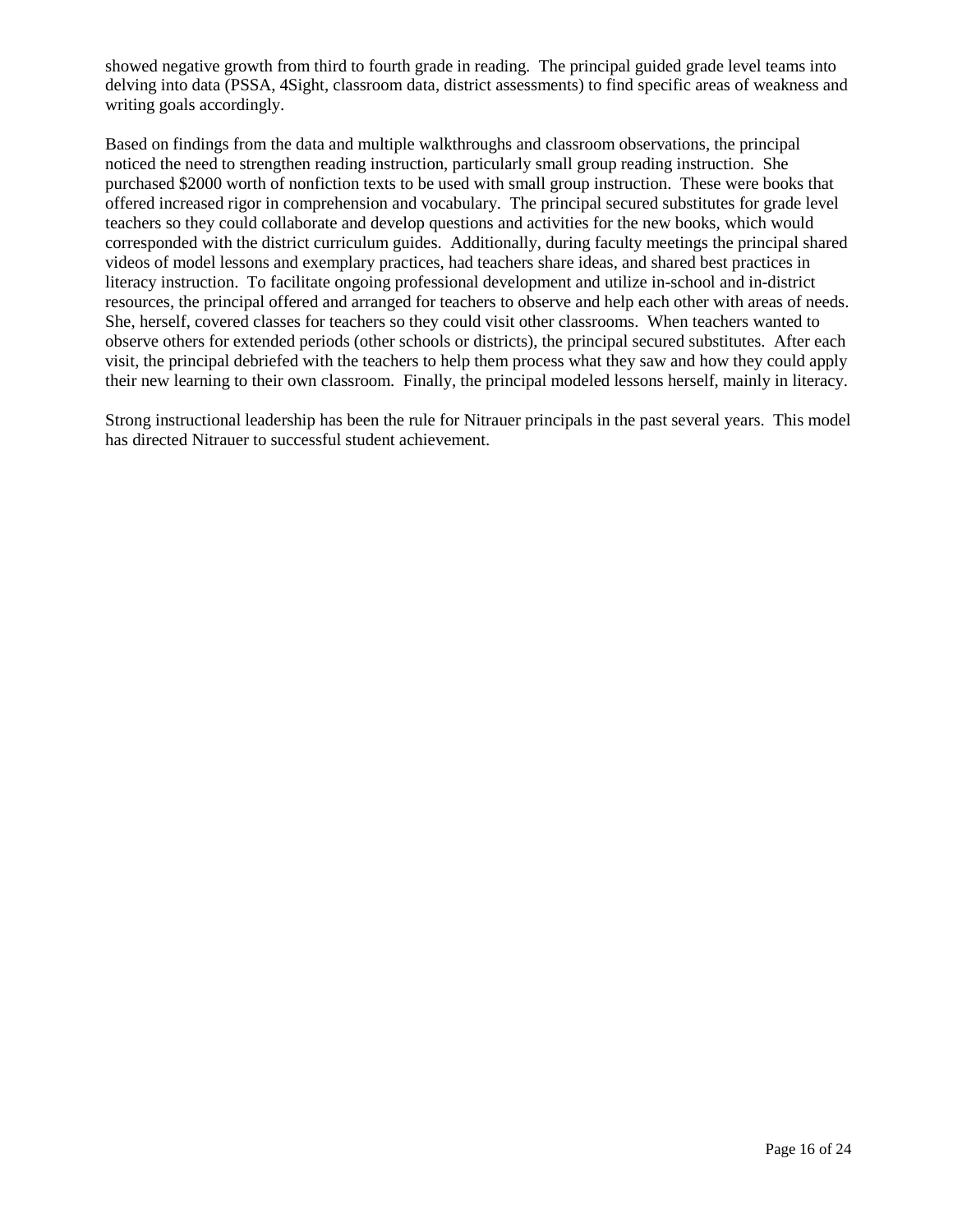## **STATE CRITERION--REFERENCED TESTS**

**Subject:** <u>Math</u><br> **All Students Tested/Grade:** <u>3</u> **Test: PSSA**<br> **Edition/Pub Publisher:** DRC

# **All Students Tested/Grade:** 3 **Edition/Publication Year:** 2013

| School Year                      | 2012-2013      | 2011-2012        | 2010-2011        | 2009-2010       | 2008-2009      |
|----------------------------------|----------------|------------------|------------------|-----------------|----------------|
| Testing month                    | Apr            | Mar              | Mar              | Mar             | Mar            |
| <b>SCHOOL SCORES*</b>            |                |                  |                  |                 |                |
| % Proficient plus % Advanced     | 95             | 97               | 98               | 90              | 92             |
| % Advanced                       | 68             | 80               | $\overline{77}$  | $\overline{57}$ | 65             |
| Number of students tested        | 97             | 113              | 99               | 96              | 99             |
| Percent of total students tested | 100            | 100              | 100              | 100             | 100            |
| Number of students tested with   | $\overline{0}$ | $\overline{0}$   | $\overline{0}$   | $\theta$        | $\overline{0}$ |
| alternative assessment           |                |                  |                  |                 |                |
| % of students tested with        | $\overline{0}$ | $\boldsymbol{0}$ | $\overline{0}$   | $\theta$        | $\overline{0}$ |
| alternative assessment           |                |                  |                  |                 |                |
| <b>SUBGROUP SCORES</b>           |                |                  |                  |                 |                |
| 1. Free and Reduced-Price        |                |                  |                  |                 |                |
| Meals/Socio-Economic/            |                |                  |                  |                 |                |
| <b>Disadvantaged Students</b>    |                |                  |                  |                 |                |
| % Proficient plus % Advanced     | 90             | 87               | 88               | 76              | 73             |
| % Advanced                       | 58             | 59               | 59               | 40              | 46             |
| Number of students tested        | 19             | 16               | 16               | 25              | 11             |
| 2. Students receiving Special    |                |                  |                  |                 |                |
| <b>Education</b>                 |                |                  |                  |                 |                |
| % Proficient plus % Advanced     | 40             | 75               | 75               | 77              | 69             |
| % Advanced                       | 20             | 50               | 50               | 31              | 15             |
| Number of students tested        | $\overline{5}$ | 11               | $\overline{7}$   | 13              | 13             |
| 3. English Language Learner      |                |                  |                  |                 |                |
| <b>Students</b>                  |                |                  |                  |                 |                |
| % Proficient plus % Advanced     | 75             | 75               | $\mathbf{0}$     | 80              | 33             |
| % Advanced                       | 25             | 50               | $\boldsymbol{0}$ | 20              | $\overline{0}$ |
| Number of students tested        | $\overline{4}$ | $\overline{4}$   | $\mathbf{1}$     | 5               | 3              |
| 4. Hispanic or Latino            |                |                  |                  |                 |                |
| <b>Students</b>                  |                |                  |                  |                 |                |
| % Proficient plus % Advanced     | 89             | 89               | 90               | 93              | 75             |
| % Advanced                       | 56             | 56               | 80               | 33              | 25             |
| Number of students tested        | 9              | 9                | 10               | 15              | 8              |
| 5. African-American              |                |                  |                  |                 |                |
| <b>Students</b>                  |                |                  |                  |                 |                |
| % Proficient plus % Advanced     | 100            | 100              | 100              | 50              | 100            |
| % Advanced                       | 20             | 75               | 50               | 17              | 50             |
| Number of students tested        | 5              | $\overline{4}$   | $\overline{2}$   | 6               | $\overline{2}$ |
| <b>6. Asian Students</b>         |                |                  |                  |                 |                |
| % Proficient plus % Advanced     | 100            | 100              | 100              | 100             | 83             |
| % Advanced                       | 100            | 100              | 100              | 71              | 17             |
| Number of students tested        | 10             | 8                | 8                | $\overline{7}$  | 6              |
| 7. American Indian or            |                |                  |                  |                 |                |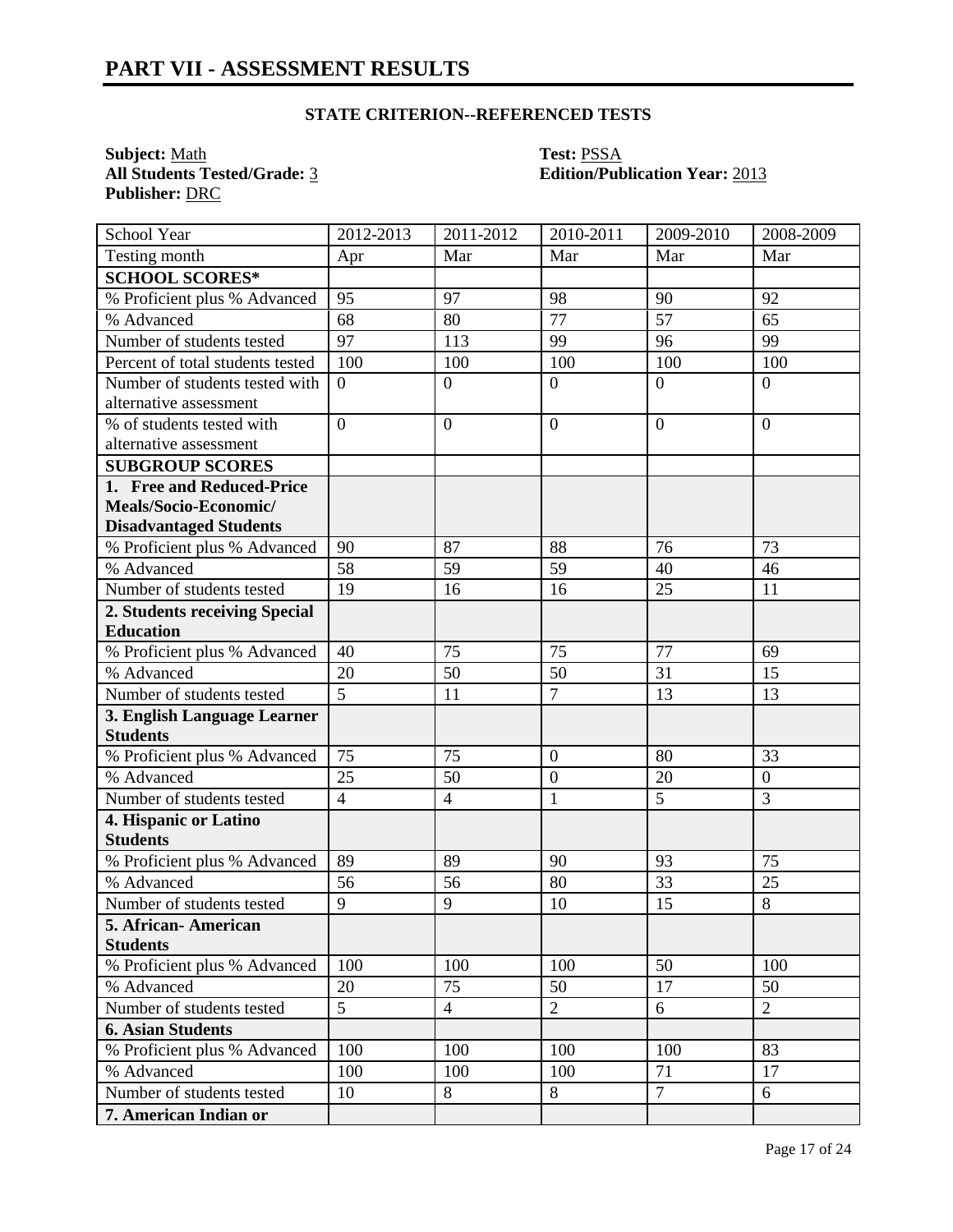| <b>Alaska Native Students</b>    |                |                  |                 |                |                |
|----------------------------------|----------------|------------------|-----------------|----------------|----------------|
| % Proficient plus % Advanced     | $\overline{0}$ | $\theta$         | $\overline{0}$  | $\overline{0}$ | $\overline{0}$ |
| % Advanced                       | $\overline{0}$ | $\boldsymbol{0}$ | $\overline{0}$  | $\overline{0}$ | $\overline{0}$ |
| Number of students tested        | $\theta$       | $\overline{0}$   | $\overline{0}$  | $\overline{0}$ | $\overline{0}$ |
| 8. Native Hawaiian or other      |                |                  |                 |                |                |
| <b>Pacific Islander Students</b> |                |                  |                 |                |                |
| % Proficient plus % Advanced     | $\overline{0}$ | $\theta$         | $\overline{0}$  | $\overline{0}$ | $\overline{0}$ |
| % Advanced                       | $\theta$       | $\overline{0}$   | $\theta$        | $\theta$       | $\theta$       |
| Number of students tested        | $\Omega$       | $\mathbf{0}$     | $\Omega$        | $\overline{0}$ | $\Omega$       |
| 9. White Students                |                |                  |                 |                |                |
| % Proficient plus % Advanced     | 96             | 98               | 99              | 95             | 94             |
| % Advanced                       | 71             | 85               | $\overline{78}$ | 68             | 72             |
| Number of students tested        | 68             | 86               | 73              | 62             | 82             |
| <b>10. Two or More Races</b>     |                |                  |                 |                |                |
| identified Students              |                |                  |                 |                |                |
| % Proficient plus % Advanced     | 80             | 86               | 100             | 50             | 100            |
| % Advanced                       | 40             | 29               | 33              | 33             | 100            |
| Number of students tested        | 5              | 6                | 6               | 6              | $\mathbf{1}$   |
| 11. Other 1: Other 1             |                |                  |                 |                |                |
| % Proficient plus % Advanced     |                |                  |                 |                |                |
| % Advanced                       |                |                  |                 |                |                |
| Number of students tested        |                |                  |                 |                |                |
| 12. Other 2: Other 2             |                |                  |                 |                |                |
| % Proficient plus % Advanced     |                |                  |                 |                |                |
| % Advanced                       |                |                  |                 |                |                |
| Number of students tested        |                |                  |                 |                |                |
| 13. Other 3: Other 3             |                |                  |                 |                |                |
| % Proficient plus % Advanced     |                |                  |                 |                |                |
| % Advanced                       |                |                  |                 |                |                |
| Number of students tested        |                |                  |                 |                |                |

**NOTES:**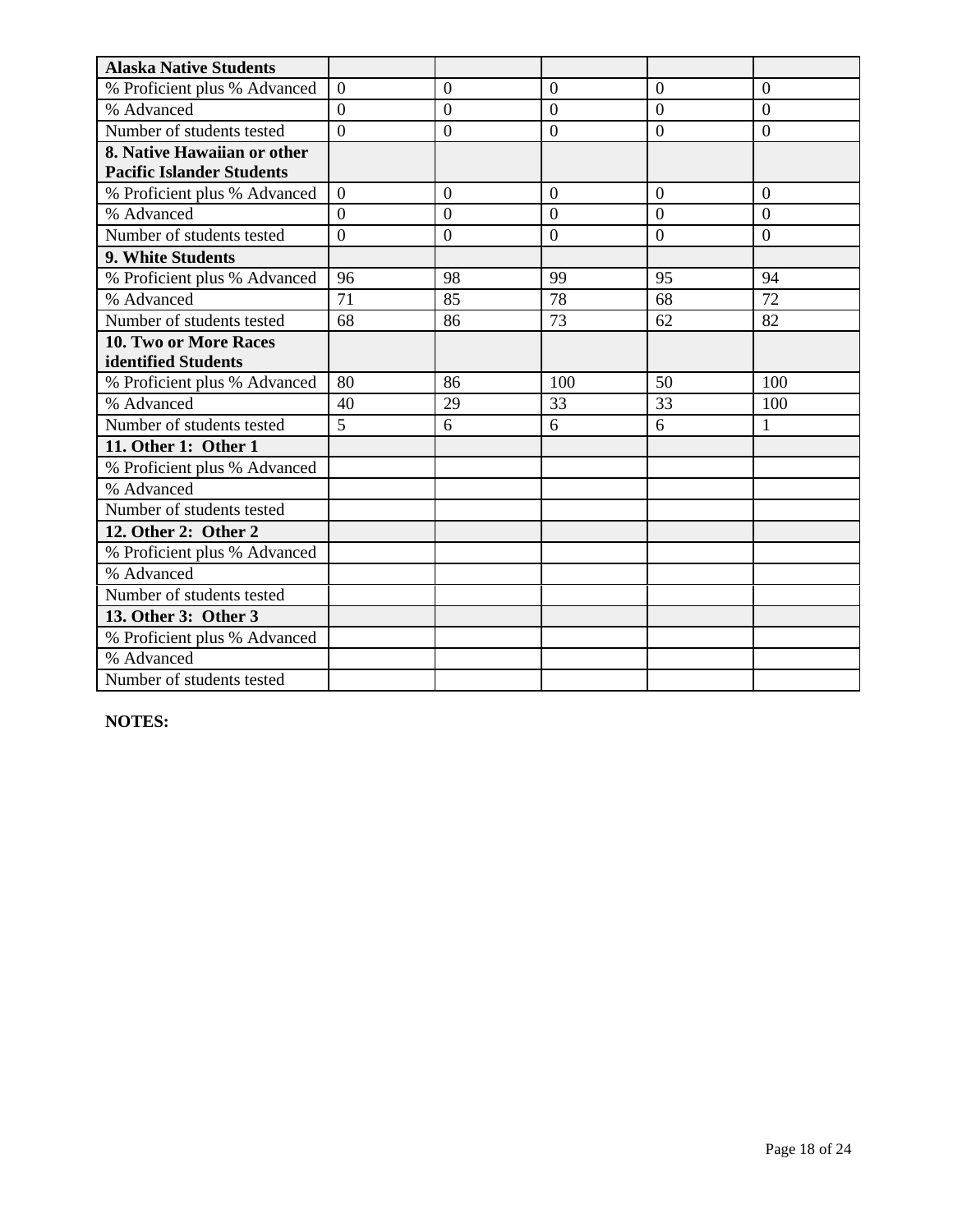# **STATE CRITERION--REFERENCED TESTS**

**Subject:** <u>Math</u> **Test:** <u>PSSA</u><br> **All Students Tested/Grade:** 4 **Test: PSSA**<br> **Edition/Pub Publisher:** DRC

# **All Students Tested/Grade:** 4 **Edition/Publication Year:** 2013

| School Year                      | 2012-2013        | 2011-2012        | 2010-2011      | 2009-2010      | 2008-2009        |
|----------------------------------|------------------|------------------|----------------|----------------|------------------|
| Testing month                    | Apr              | Mar              | Mar            | Mar            | Mar              |
| <b>SCHOOL SCORES*</b>            |                  |                  |                |                |                  |
| % Proficient plus % Advanced     | 95               | 96               | 83             | 99             | 92               |
| % Advanced                       | 77               | 45               | 61             | 74             | 63               |
| Number of students tested        | 117              | 90               | 98             | 107            | 87               |
| Percent of total students tested | 99               | 100              | 100            | 100            | 99               |
| Number of students tested with   | $\overline{0}$   | $\mathbf{1}$     | $\overline{4}$ | 1              | $\overline{0}$   |
| alternative assessment           |                  |                  |                |                |                  |
| % of students tested with        | $\overline{0}$   | $\mathbf{1}$     | $\overline{4}$ | 1              | $\overline{0}$   |
| alternative assessment           |                  |                  |                |                |                  |
| <b>SUBGROUP SCORES</b>           |                  |                  |                |                |                  |
| 1. Free and Reduced-Price        |                  |                  |                |                |                  |
| Meals/Socio-Economic/            |                  |                  |                |                |                  |
| <b>Disadvantaged Students</b>    |                  |                  |                |                |                  |
| % Proficient plus % Advanced     | 87               | 82               | 68             | 100            | 57               |
| % Advanced                       | 61               | 80               | 36             | 67             | 21               |
| Number of students tested        | 23               | 14               | 27             | 11             | 14               |
| 2. Students receiving Special    |                  |                  |                |                |                  |
| <b>Education</b>                 |                  |                  |                |                |                  |
| % Proficient plus % Advanced     | 77               | 67               | 64             | 100            | 46               |
| % Advanced                       | 31               | 17               | 55             | 25             | 18               |
| Number of students tested        | 13               | 5                | $\overline{7}$ | $\overline{7}$ | 11               |
| 3. English Language Learner      |                  |                  |                |                |                  |
| <b>Students</b>                  |                  |                  |                |                |                  |
| % Proficient plus % Advanced     | 100              | 100              | $\overline{0}$ | 75             | 50               |
| % Advanced                       | 67               | 100              | $\overline{0}$ | 25             | 25               |
| Number of students tested        | $\overline{3}$   | $\overline{2}$   | $\mathbf{1}$   | $\overline{3}$ | $\overline{4}$   |
| 4. Hispanic or Latino            |                  |                  |                |                |                  |
| <b>Students</b>                  |                  |                  |                |                |                  |
| % Proficient plus % Advanced     | 90               | 92               | 79             | 100            | 50               |
| % Advanced                       | 70               | 92               | 36             | 71             | 40               |
| Number of students tested        | 10               | 12               | 14             | 6              | 10               |
| 5. African-American              |                  |                  |                |                |                  |
| <b>Students</b>                  |                  |                  |                |                |                  |
| % Proficient plus % Advanced     | 100              | 100              | 67             | 100            | 100              |
| % Advanced                       | 50               | 100              | 67             | 100            | $\boldsymbol{0}$ |
| Number of students tested        | $\overline{4}$   | $\mathbf{1}$     | 5              | $\mathbf{1}$   | $\mathbf{1}$     |
| <b>6. Asian Students</b>         |                  |                  |                |                |                  |
| % Proficient plus % Advanced     | 100              | 100              | 80             | 89             | 100              |
| % Advanced                       | 75               | 100              | 60             | 44             | 67               |
| Number of students tested        | 8                | 8                | $\overline{4}$ | 9              | 9                |
| 7. American Indian or            |                  |                  |                |                |                  |
| <b>Alaska Native Students</b>    |                  |                  |                |                |                  |
| % Proficient plus % Advanced     | $\overline{0}$   | $\theta$         | $\mathbf{0}$   | $\theta$       | $\overline{0}$   |
| % Advanced                       | $\boldsymbol{0}$ | $\boldsymbol{0}$ | $\mathbf{0}$   | $\overline{0}$ | $\mathbf{0}$     |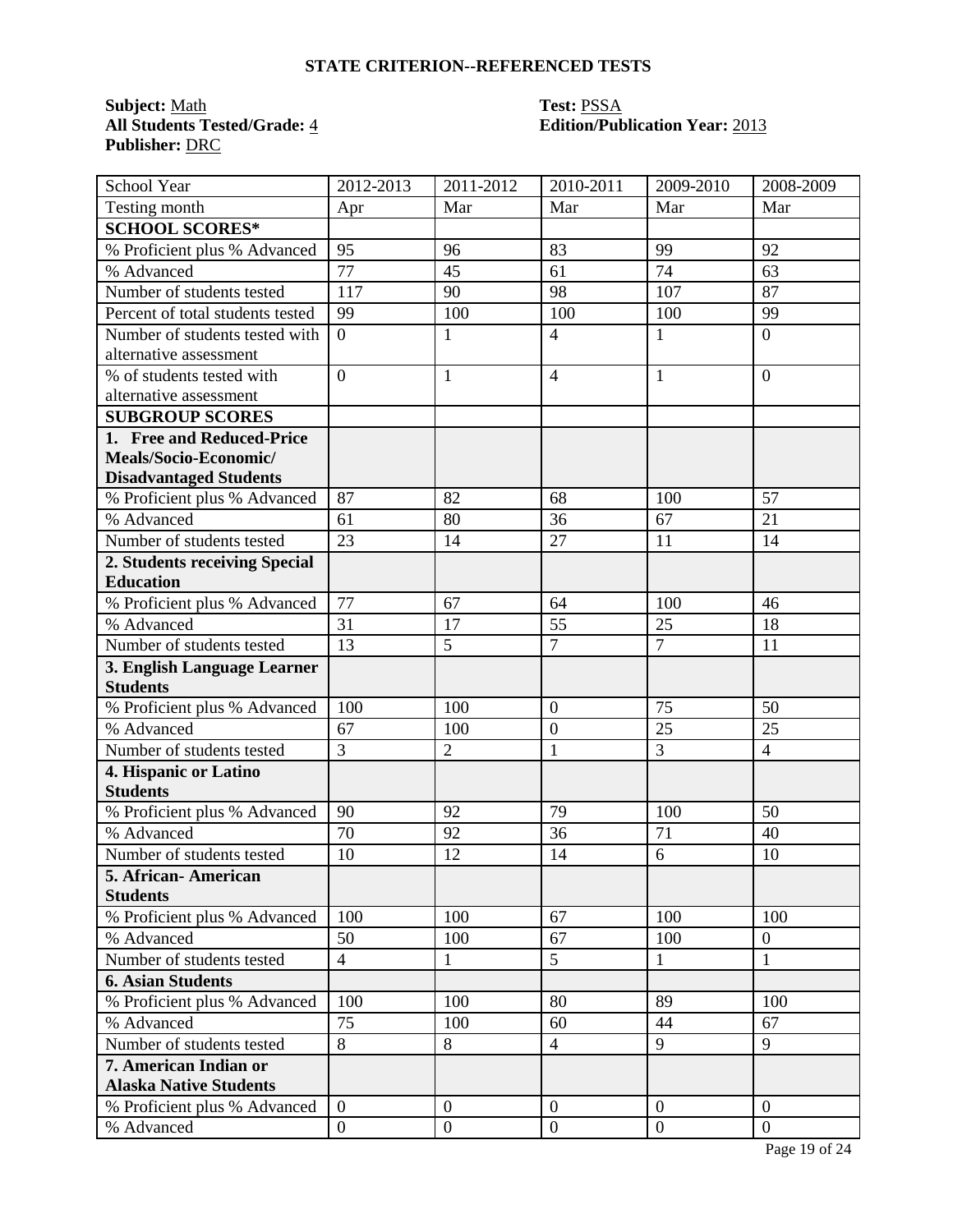| Number of students tested        | $\overline{0}$ | $\theta$       | $\overline{0}$ | $\overline{0}$ | $\overline{0}$ |
|----------------------------------|----------------|----------------|----------------|----------------|----------------|
| 8. Native Hawaiian or other      |                |                |                |                |                |
| <b>Pacific Islander Students</b> |                |                |                |                |                |
| % Proficient plus % Advanced     | $\overline{0}$ | $\overline{0}$ | $\overline{0}$ | $\overline{0}$ | $\overline{0}$ |
| % Advanced                       | $\theta$       | $\theta$       | $\theta$       | $\Omega$       | $\theta$       |
| Number of students tested        | $\overline{0}$ | $\mathbf{0}$   | $\overline{0}$ | $\overline{0}$ | $\overline{0}$ |
| 9. White Students                |                |                |                |                |                |
| % Proficient plus % Advanced     | 96             | 97             | 88             | 100            | 98             |
| % Advanced                       | 82             | 84             | 68             | 78             | 70             |
| Number of students tested        | 89             | 67             | 64             | 89             | 63             |
| 10. Two or More Races            |                |                |                |                |                |
| identified Students              |                |                |                |                |                |
| % Proficient plus % Advanced     | 83             | 50             | 63             | 100            | 75             |
| % Advanced                       | 33             | 50             | 38             | 50             | 25             |
| Number of students tested        | 6              | $\overline{2}$ | 8              | $\overline{2}$ | $\overline{4}$ |
| 11. Other 1: Other 1             |                |                |                |                |                |
| % Proficient plus % Advanced     |                |                |                |                |                |
| % Advanced                       |                |                |                |                |                |
| Number of students tested        |                |                |                |                |                |
| 12. Other 2: Other 2             |                |                |                |                |                |
| % Proficient plus % Advanced     |                |                |                |                |                |
| % Advanced                       |                |                |                |                |                |
| Number of students tested        |                |                |                |                |                |
| 13. Other 3: Other 3             |                |                |                |                |                |
| % Proficient plus % Advanced     |                |                |                |                |                |
| % Advanced                       |                |                |                |                |                |
| Number of students tested        |                |                |                |                |                |

**NOTES:**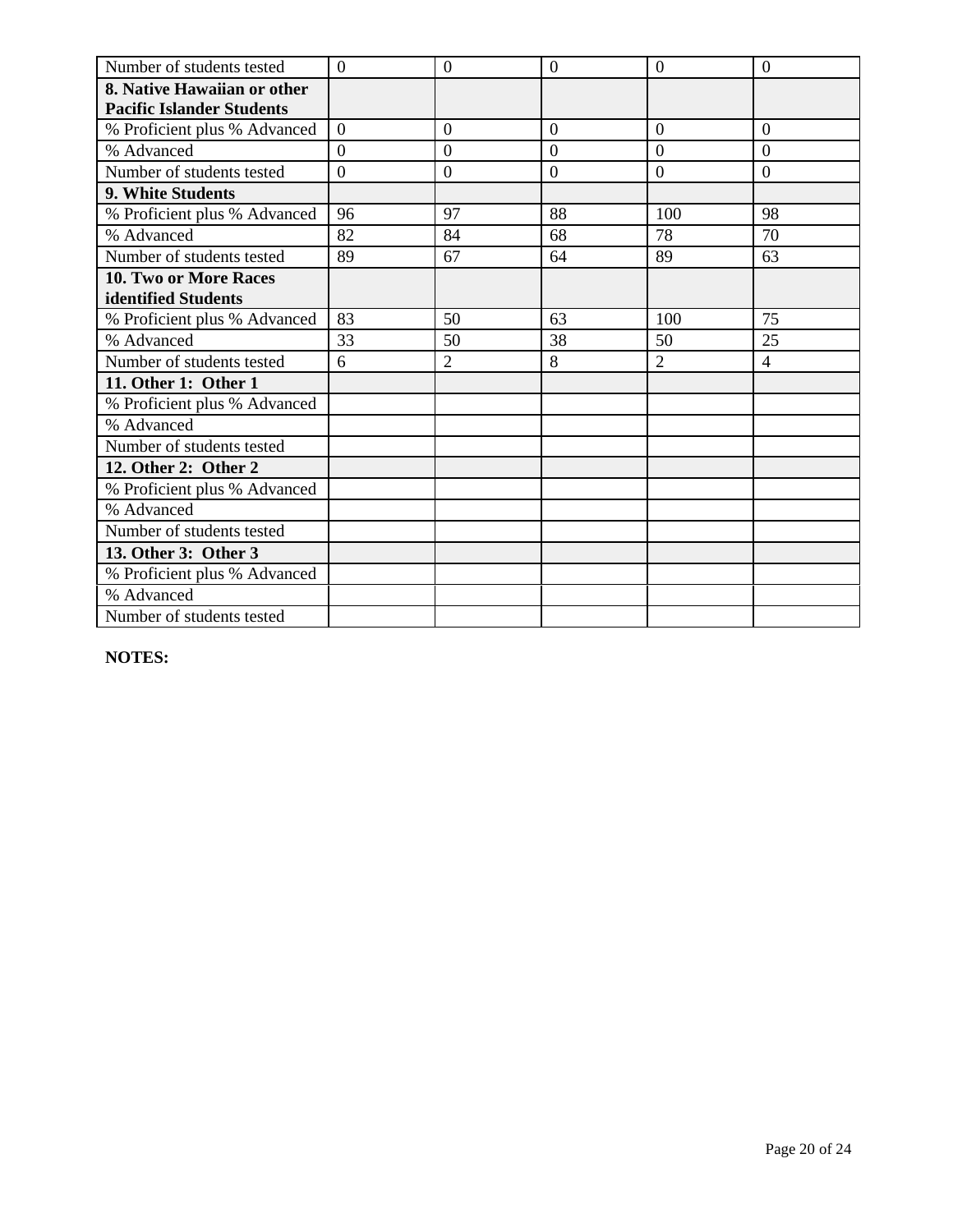# **STATE CRITERION--REFERENCED TESTS**

**Subject:** <u>Reading/ELA</u> **Test: PSSA**<br> **All Students Tested/Grade:** 3 **Edition/Pub Publisher:** DRC

# **All Students Tested/Grade:** 3 **Edition/Publication Year:** 2013

| School Year                      | 2012-2013        | 2011-2012        | 2010-2011      | 2009-2010      | 2008-2009      |
|----------------------------------|------------------|------------------|----------------|----------------|----------------|
| Testing month                    | Apr              | Mar              | Mar            | Mar            | Mar            |
| <b>SCHOOL SCORES*</b>            |                  |                  |                |                |                |
| % Proficient plus % Advanced     | 95               | 93               | 97             | 83             | 91             |
| % Advanced                       | 55               | 50               | 56             | 47             | 43             |
| Number of students tested        | 97               | 113              | 99             | 96             | 99             |
| Percent of total students tested | 100              | 100              | 100            | 99             | 100            |
| Number of students tested with   | $\theta$         | $\overline{0}$   | $\overline{0}$ | $\overline{0}$ | $\overline{0}$ |
| alternative assessment           |                  |                  |                |                |                |
| % of students tested with        | $\overline{0}$   | $\overline{0}$   | $\mathbf{0}$   | $\overline{0}$ | $\overline{0}$ |
| alternative assessment           |                  |                  |                |                |                |
| <b>SUBGROUP SCORES</b>           |                  |                  |                |                |                |
| 1. Free and Reduced-Price        |                  |                  |                |                |                |
| Meals/Socio-Economic/            |                  |                  |                |                |                |
| <b>Disadvantaged Students</b>    |                  |                  |                |                |                |
| % Proficient plus % Advanced     | 90               | 87               | 88             | 76             | 73             |
| % Advanced                       | 58               | 59               | 59             | 40             | 46             |
| Number of students tested        | 19               | 16               | 16             | 25             | 11             |
| 2. Students receiving Special    |                  |                  |                |                |                |
| <b>Education</b>                 |                  |                  |                |                |                |
| % Proficient plus % Advanced     | 60               | 58               | 75             | 62             | 54             |
| % Advanced                       | $\boldsymbol{0}$ | 25               | 38             | 8              | 15             |
| Number of students tested        | $\overline{5}$   | 11               | $\overline{7}$ | 13             | 13             |
| 3. English Language Learner      |                  |                  |                |                |                |
| <b>Students</b>                  |                  |                  |                |                |                |
| % Proficient plus % Advanced     | 75               | 25               | $\overline{0}$ | 40             | $\overline{0}$ |
| % Advanced                       | $\boldsymbol{0}$ | $\boldsymbol{0}$ | $\overline{0}$ | $\overline{0}$ | $\mathbf{0}$   |
| Number of students tested        | $\overline{4}$   | $\overline{4}$   | $\mathbf{1}$   | $\overline{5}$ | 3              |
| 4. Hispanic or Latino            |                  |                  |                |                |                |
| <b>Students</b>                  |                  |                  |                |                |                |
| % Proficient plus % Advanced     | 89               | 78               | 90             | 73             | 63             |
| % Advanced                       | 33               | 44               | 60             | 13             | 25             |
| Number of students tested        | 9                | 9                | 10             | 15             | 8              |
| 5. African-American              |                  |                  |                |                |                |
| <b>Students</b>                  |                  |                  |                |                |                |
| % Proficient plus % Advanced     | 80               | 50               | 100            | 50             | 100            |
| % Advanced                       | $\boldsymbol{0}$ | $\boldsymbol{0}$ | $\overline{0}$ | 33             | 50             |
| Number of students tested        | $\overline{5}$   | $\overline{4}$   | $\overline{2}$ | 6              | $\overline{2}$ |
| <b>6. Asian Students</b>         |                  |                  |                |                |                |
| % Proficient plus % Advanced     | 100              | 100              | 100            | 86             | 67             |
| % Advanced                       | 80               | 40               | 63             | 43             | 17             |
| Number of students tested        | 10               | 8                | 8              | $\overline{7}$ | 6              |
| 7. American Indian or            |                  |                  |                |                |                |
| <b>Alaska Native Students</b>    |                  |                  |                |                |                |
| % Proficient plus % Advanced     | $\overline{0}$   | $\theta$         | $\mathbf{0}$   | $\theta$       | $\overline{0}$ |
| % Advanced                       | $\boldsymbol{0}$ | $\boldsymbol{0}$ | $\mathbf{0}$   | $\overline{0}$ | $\mathbf{0}$   |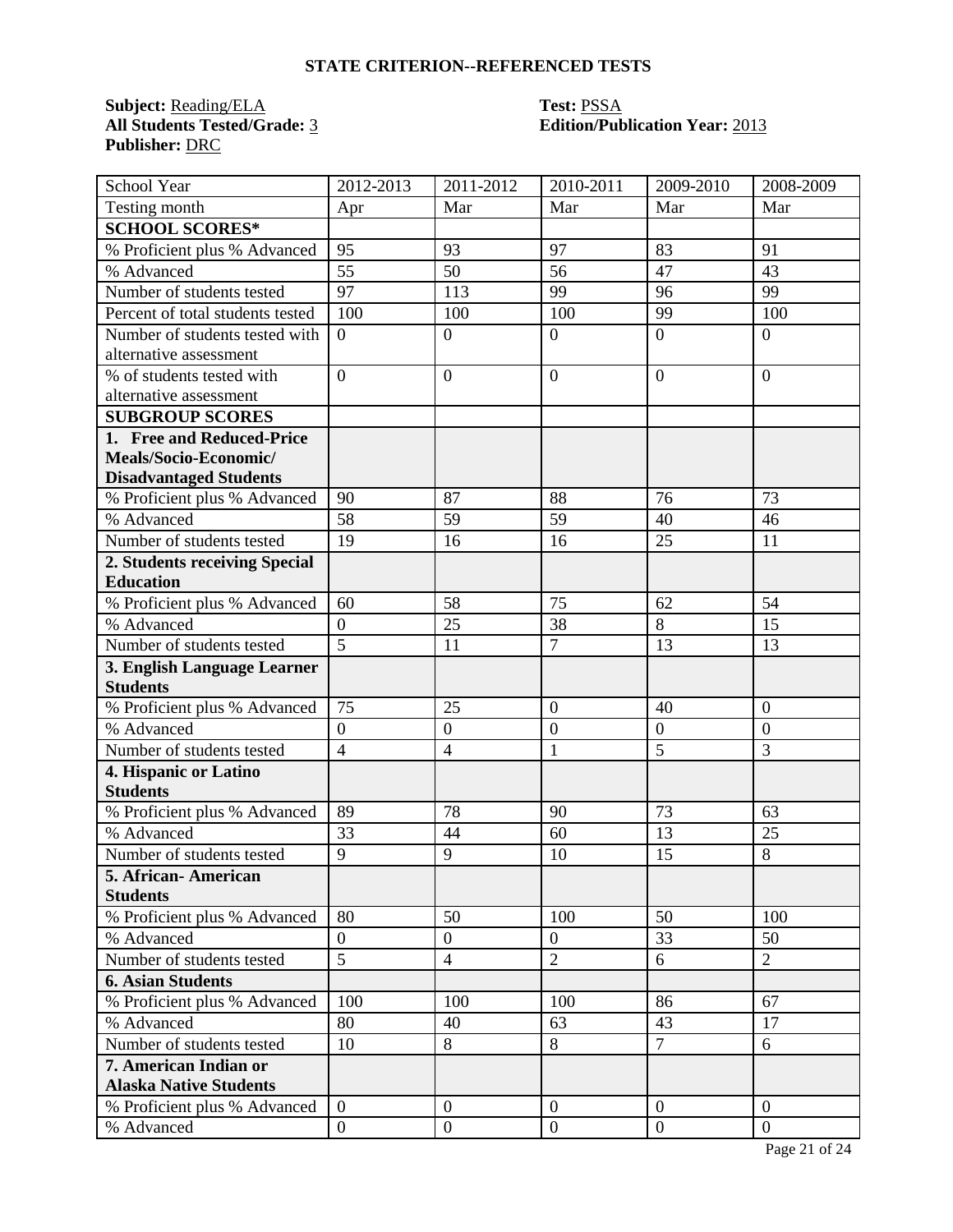| Number of students tested        | $\overline{0}$ | $\theta$       | $\overline{0}$ | $\overline{0}$ | $\overline{0}$ |
|----------------------------------|----------------|----------------|----------------|----------------|----------------|
| 8. Native Hawaiian or other      |                |                |                |                |                |
| <b>Pacific Islander Students</b> |                |                |                |                |                |
| % Proficient plus % Advanced     | $\overline{0}$ | $\overline{0}$ | $\overline{0}$ | $\overline{0}$ | $\overline{0}$ |
| % Advanced                       | $\theta$       | $\theta$       | $\theta$       | $\Omega$       | $\theta$       |
| Number of students tested        | $\overline{0}$ | $\mathbf{0}$   | $\overline{0}$ | $\overline{0}$ | $\overline{0}$ |
| 9. White Students                |                |                |                |                |                |
| % Proficient plus % Advanced     | 97             | 95             | 99             | 92             | 95             |
| % Advanced                       | 62             | 55             | 60             | 58             | 46             |
| Number of students tested        | 68             | 86             | 73             | 62             | 82             |
| 10. Two or More Races            |                |                |                |                |                |
| identified Students              |                |                |                |                |                |
| % Proficient plus % Advanced     | 80             | 100            | 83             | 50             | 100            |
| % Advanced                       | $\Omega$       | 43             | 17             | 33             | 100            |
| Number of students tested        | 5              | 6              | 6              | 6              | $\mathbf{1}$   |
| 11. Other 1: Other 1             |                |                |                |                |                |
| % Proficient plus % Advanced     |                |                |                |                |                |
| % Advanced                       |                |                |                |                |                |
| Number of students tested        |                |                |                |                |                |
| 12. Other 2: Other 2             |                |                |                |                |                |
| % Proficient plus % Advanced     |                |                |                |                |                |
| % Advanced                       |                |                |                |                |                |
| Number of students tested        |                |                |                |                |                |
| 13. Other 3: Other 3             |                |                |                |                |                |
| % Proficient plus % Advanced     |                |                |                |                |                |
| % Advanced                       |                |                |                |                |                |
| Number of students tested        |                |                |                |                |                |

**NOTES:**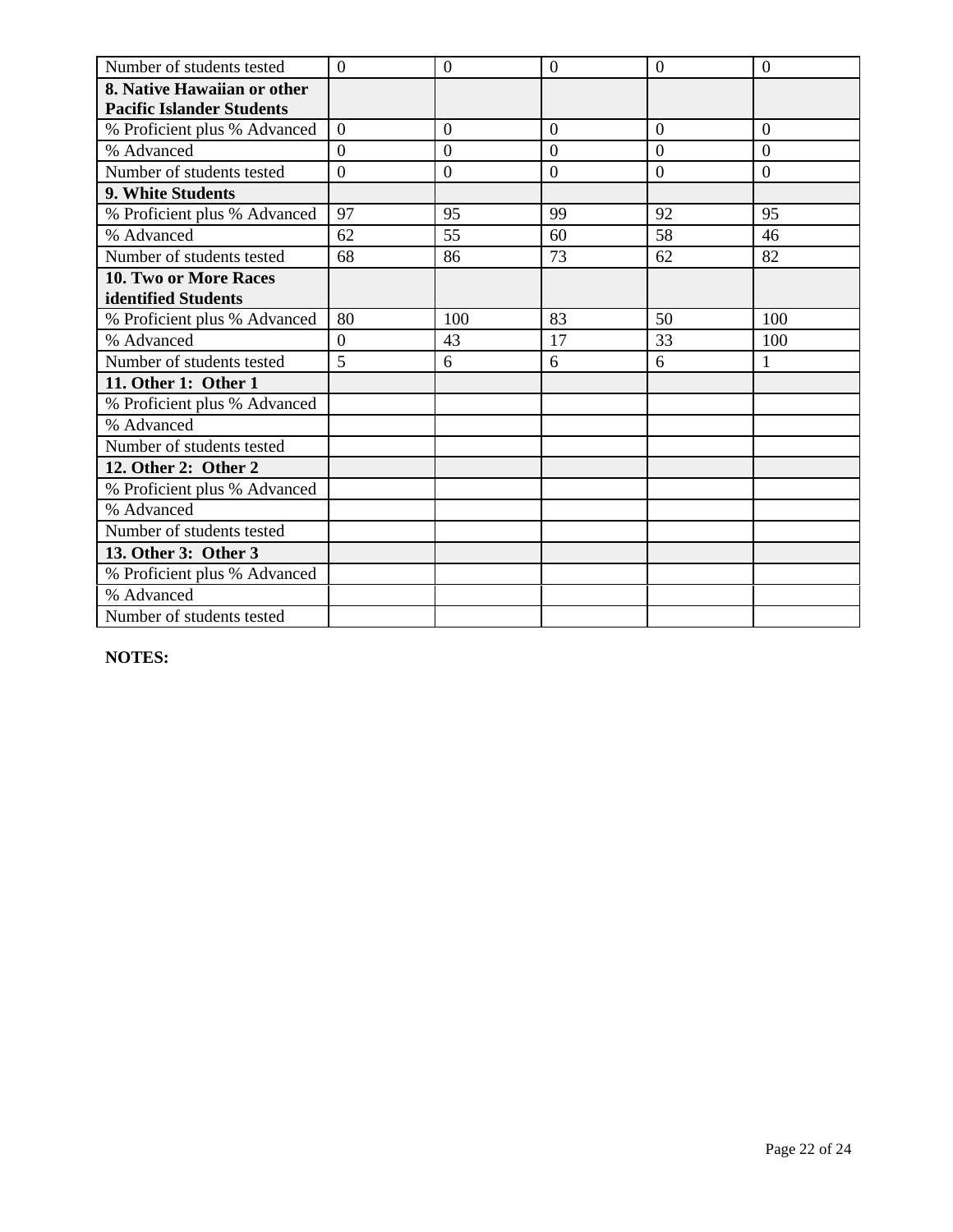# **STATE CRITERION--REFERENCED TESTS**

**Subject:** <u>Reading/ELA</u> **Test: PSSA**<br> **All Students Tested/Grade:** 4 **Edition/Pub Publisher:** DRC

# **All Students Tested/Grade:** 4 **Edition/Publication Year:** 2013

| School Year                      | 2012-2013        | 2011-2012        | 2010-2011        | 2009-2010        | 2008-2009      |
|----------------------------------|------------------|------------------|------------------|------------------|----------------|
| Testing month                    | Apr              | Mar              | Mar              | Mar              | Mar            |
| <b>SCHOOL SCORES*</b>            |                  |                  |                  |                  |                |
| % Proficient plus % Advanced     | 92               | 87               | 76               | 91               | 87             |
| % Advanced                       | 50               | 45               | 44               | 56               | 52             |
| Number of students tested        | 117              | 90               | 98               | 108              | 87             |
| Percent of total students tested | 99               | 100              | 100              | 100              | 99             |
| Number of students tested with   | $\overline{0}$   | $\mathbf{1}$     | $\overline{4}$   | $\overline{0}$   | $\overline{0}$ |
| alternative assessment           |                  |                  |                  |                  |                |
| % of students tested with        | $\overline{0}$   | $\mathbf{1}$     | $\overline{4}$   | $\overline{0}$   | $\theta$       |
| alternative assessment           |                  |                  |                  |                  |                |
| <b>SUBGROUP SCORES</b>           |                  |                  |                  |                  |                |
| 1. Free and Reduced-Price        |                  |                  |                  |                  |                |
| Meals/Socio-Economic/            |                  |                  |                  |                  |                |
| <b>Disadvantaged Students</b>    |                  |                  |                  |                  |                |
| % Proficient plus % Advanced     | 83               | 87               | 57               | 83               | 57             |
| % Advanced                       | 35               | 13               | 11               | 25               | 21             |
| Number of students tested        | 23               | 14               | 28               | 12               | 14             |
| 2. Students receiving Special    |                  |                  |                  |                  |                |
| <b>Education</b>                 |                  |                  |                  |                  |                |
| % Proficient plus % Advanced     | 54               | 67               | 64               | 63               | 46             |
| % Advanced                       | 31               | 17               | 55               | 25               | 18             |
| Number of students tested        | 13               | 5                | $\tau$           | $\overline{7}$   | 11             |
| 3. English Language Learner      |                  |                  |                  |                  |                |
| <b>Students</b>                  |                  |                  |                  |                  |                |
| % Proficient plus % Advanced     | 67               | $\boldsymbol{0}$ | $\overline{0}$   | 25               | $\overline{0}$ |
| % Advanced                       | $\boldsymbol{0}$ | $\boldsymbol{0}$ | $\boldsymbol{0}$ | 25               | $\overline{0}$ |
| Number of students tested        | $\overline{3}$   | $\overline{2}$   | $\mathbf{1}$     | $\overline{4}$   | $\overline{4}$ |
| 4. Hispanic or Latino            |                  |                  |                  |                  |                |
| <b>Students</b>                  |                  |                  |                  |                  |                |
| % Proficient plus % Advanced     | 100              | 92               | 86               | 86               | 60             |
| % Advanced                       | 20               | 42               | 29               | 43               | 40             |
| Number of students tested        | 10               | 12               | 12               | $\overline{7}$   | 10             |
| 5. African- American             |                  |                  |                  |                  |                |
| <b>Students</b>                  |                  |                  |                  |                  |                |
| % Proficient plus % Advanced     | 75               | 100              | 50               | 100              | 100            |
| % Advanced                       | $\overline{0}$   | $\overline{0}$   | 17               | $\boldsymbol{0}$ | $\overline{0}$ |
| Number of students tested        | $\overline{4}$   | $\mathbf{1}$     | 6                | $\mathbf{1}$     | $\mathbf{1}$   |
| <b>6. Asian Students</b>         |                  |                  |                  |                  |                |
| % Proficient plus % Advanced     | 100              | 88               | 80               | 78               | 67             |
| % Advanced                       | 75               | 75               | 80               | 44               | 56             |
| Number of students tested        | 8                | 8                | $\overline{4}$   | 9                | 9              |
| 7. American Indian or            |                  |                  |                  |                  |                |
| <b>Alaska Native Students</b>    |                  |                  |                  |                  |                |
| % Proficient plus % Advanced     | $\theta$         | $\boldsymbol{0}$ | $\overline{0}$   | $\boldsymbol{0}$ | $\overline{0}$ |
| % Advanced                       | $\overline{0}$   | $\boldsymbol{0}$ | $\boldsymbol{0}$ | $\overline{0}$   | $\overline{0}$ |